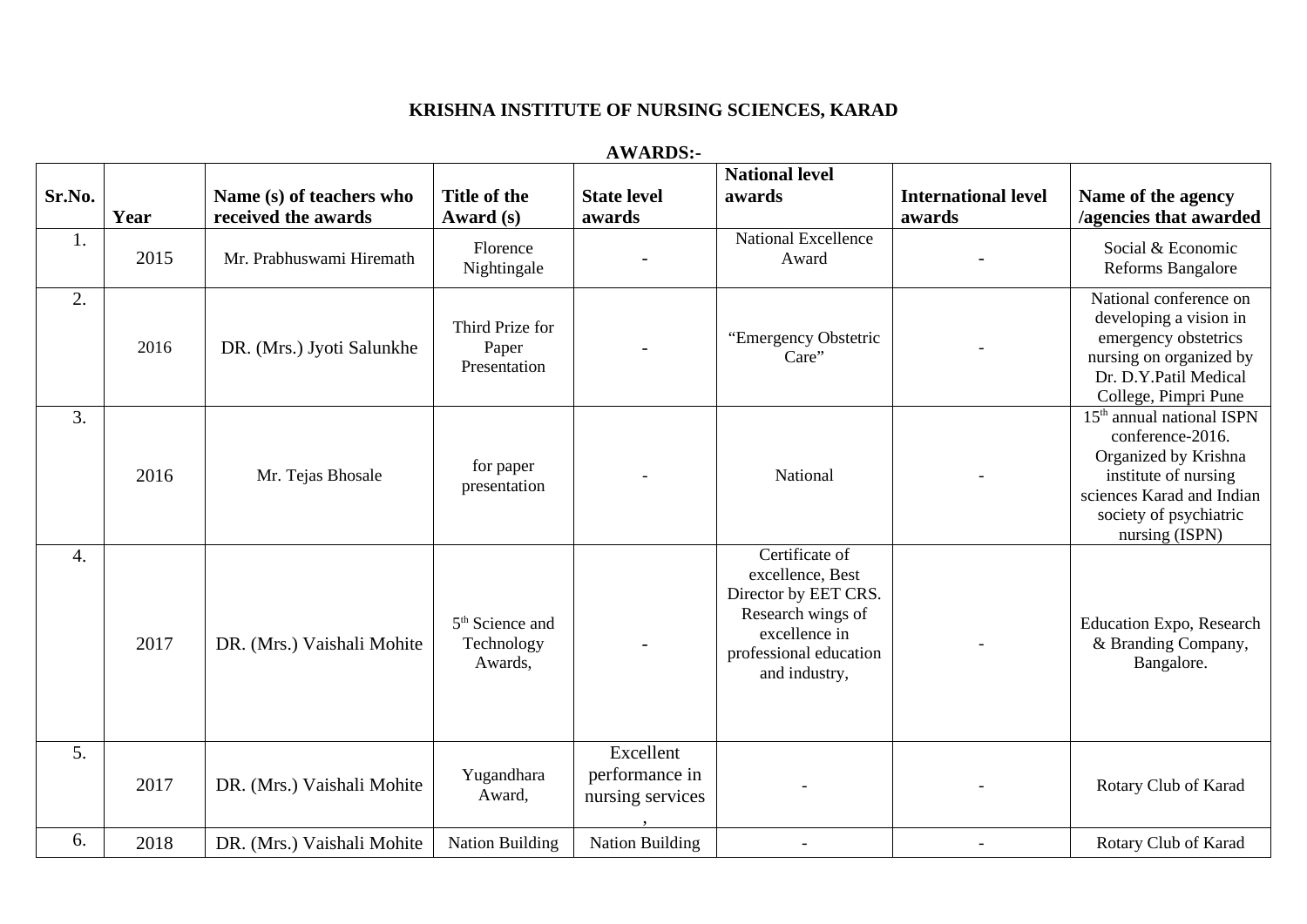|        |      |                                                 |                                                                       |                                                                                                           | <b>National level</b> |                                      |                                                                                                                                                                   |
|--------|------|-------------------------------------------------|-----------------------------------------------------------------------|-----------------------------------------------------------------------------------------------------------|-----------------------|--------------------------------------|-------------------------------------------------------------------------------------------------------------------------------------------------------------------|
| Sr.No. | Year | Name (s) of teachers who<br>received the awards | <b>Title of the</b><br>Award (s)                                      | <b>State level</b><br>awards                                                                              | awards                | <b>International level</b><br>awards | Name of the agency<br>/agencies that awarded                                                                                                                      |
|        |      |                                                 | Award                                                                 | Award                                                                                                     |                       |                                      |                                                                                                                                                                   |
| 7.     | 2018 | DR. (Mrs.) Jyoti Salunkhe                       | <b>Best Teacher</b><br>Award                                          | In Recognition for<br>Consistent<br>Commitment and<br><b>Dedicated Service</b><br>in Nursing<br>Education |                       |                                      | <b>Trained Nurses</b><br>Association of India<br>(TNAI), Maharashtra<br>State Branch, Mumbai                                                                      |
| 8.     | 2018 | DR. Avinash Salunkhe                            | Best paper<br>presentation                                            |                                                                                                           | National              |                                      | National conference MES<br>collage of nursing A<br>pathway for quality<br>Improvement in nursing<br>education and practice,<br>Lote, Ratnagiri.                   |
| 9.     | 2019 | DR. Mahadeo Shinde                              | <b>SAS Lifetime</b><br>Achievement<br>Awards 2019<br>(Nursing)        |                                                                                                           |                       | International                        | Scholars Academic &<br>Scientific Society, Assam                                                                                                                  |
| 10.    | 2019 | Mrs. Rajashree Karale                           | Best poster<br>presentation 3rd<br>Prize                              |                                                                                                           | National              |                                      | National conference on<br>"Recent advances in<br>Cardiovascular<br>Emergencies": Nursing<br>practices. Organized by<br>D.Y. Patil college of<br>nursing, Kolhapur |
| 11.    | 2019 | Dr.Mrs.Jyoti A. Salunkhe                        | Excellence in<br>Obstetric and<br>Gynecology<br>Nursing               |                                                                                                           |                       | International                        | <b>Board of Management</b><br>of Venus International<br>Foundation                                                                                                |
| 12.    | 2020 | Mrs. Rajashri B.Karale                          | Topic:<br>'Forensic<br>Science in<br><b>Health Care</b><br>Practice': |                                                                                                           | National              | $\overline{a}$                       | National Conference on<br>'Forensic Science in<br><b>Health Care Practice'</b><br>Krishna Institute of<br><b>Medical Sciences</b>                                 |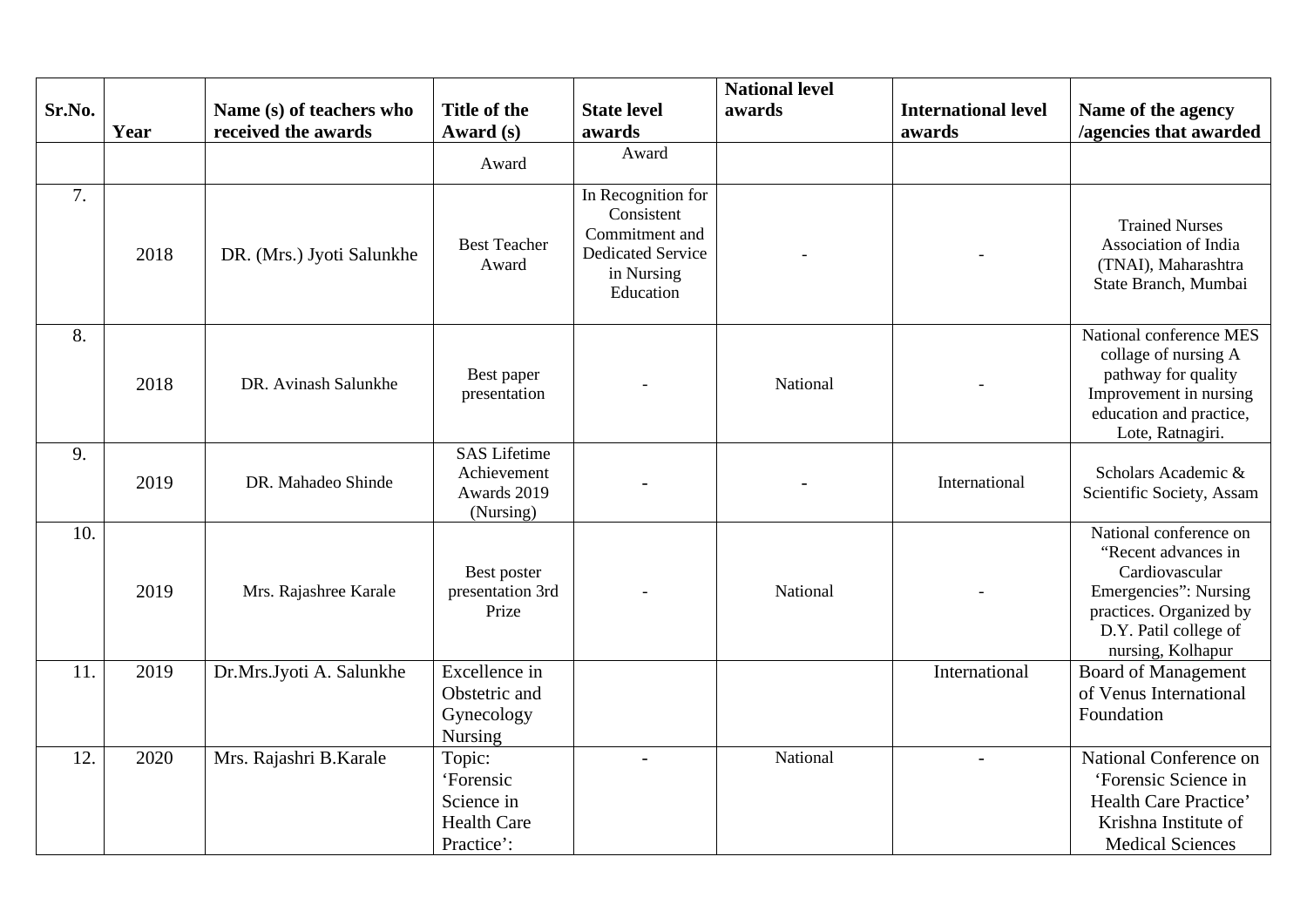| Sr.No. |                       | Name (s) of teachers who   | <b>Title of the</b>                  | <b>State level</b> | <b>National level</b><br>awards | <b>International level</b> | Name of the agency                            |
|--------|-----------------------|----------------------------|--------------------------------------|--------------------|---------------------------------|----------------------------|-----------------------------------------------|
|        | Year                  | received the awards        | Award (s)                            | awards             |                                 | awards                     | /agencies that awarded                        |
|        |                       |                            | :Role of a                           |                    |                                 |                            | 'Deemed to be                                 |
|        |                       |                            | Paediatric                           |                    |                                 |                            | University', Karad at                         |
|        |                       |                            | Nurse- 3rd prize                     |                    |                                 |                            | Jupiter hall , KIMS,                          |
|        |                       |                            |                                      |                    |                                 |                            | Karad                                         |
|        | <b>RECOGNITIONS:-</b> |                            |                                      |                    |                                 |                            |                                               |
| 1.     |                       |                            |                                      |                    | Nomination for                  |                            |                                               |
|        | 2015                  | DR. (Mrs.) Vaishali Mohite | Florence                             |                    | <b>National Excellence</b>      |                            | Social & Economic                             |
|        |                       |                            | Nightingale                          |                    | Award                           |                            | Reforms Bangalore                             |
| 2.     | 2015-16               | DR. (Mrs.) Vaishali Mohite | Honorary<br>Member                   | <b>State</b>       |                                 |                            | Rotary Club, Karad                            |
| 3.     |                       |                            | Honorary                             |                    |                                 |                            |                                               |
|        |                       |                            | Doctorate                            |                    |                                 |                            | University of South                           |
|        | 2016                  | DR. (Mrs.) Vaishali Mohite | (D.Litt.                             |                    |                                 | International              | America                                       |
|        |                       |                            |                                      |                    |                                 |                            |                                               |
| 4.     |                       |                            | Member<br>of                         |                    |                                 |                            | Datta Meghe Institute of                      |
|        | 2016-18               | DR. (Mrs.) Vaishali Mohite | Academic                             | <b>State</b>       |                                 |                            | <b>Medical Sciences</b>                       |
|        |                       |                            | Council                              |                    |                                 |                            | Deemed To Be                                  |
|        |                       |                            |                                      |                    |                                 |                            | University, Nagpur                            |
| 5.     |                       |                            | Member<br>of                         | <b>State</b>       |                                 |                            |                                               |
|        |                       | DR. (Mrs.) Vaishali Mohite | <b>Board</b><br>of                   |                    |                                 |                            | <b>KLE University</b>                         |
|        |                       |                            | <b>Studies Nursing</b><br>$(UG\&PG)$ |                    |                                 |                            | Belgaum, Karnataka.                           |
| 6.     |                       |                            |                                      |                    |                                 |                            | All India Radio by Prasar                     |
|        | 2016                  | Mr. Shivaji Pawar          | Radio Talk                           | <b>State</b>       |                                 |                            | Bharati, India Public                         |
|        |                       |                            |                                      |                    |                                 |                            | Service broadcaster. All                      |
| 7.     |                       |                            |                                      |                    | 15 <sup>th</sup> National       |                            | India Radio, Sangali.<br>Krishna Institute of |
|        | 2016                  | DR. (Mrs.) Vaishali Mohite | Recourse<br>Person                   | $\sim$             | Conference of Indian            | $\blacksquare$             |                                               |
|        |                       |                            |                                      |                    | Society of                      |                            | Nursing Sciences,<br>Karad                    |
|        |                       |                            |                                      |                    | <b>Psychiatric Nurses</b>       |                            |                                               |
|        |                       |                            |                                      |                    | (ISPN) in "Clinical             |                            |                                               |
|        |                       |                            |                                      |                    |                                 |                            |                                               |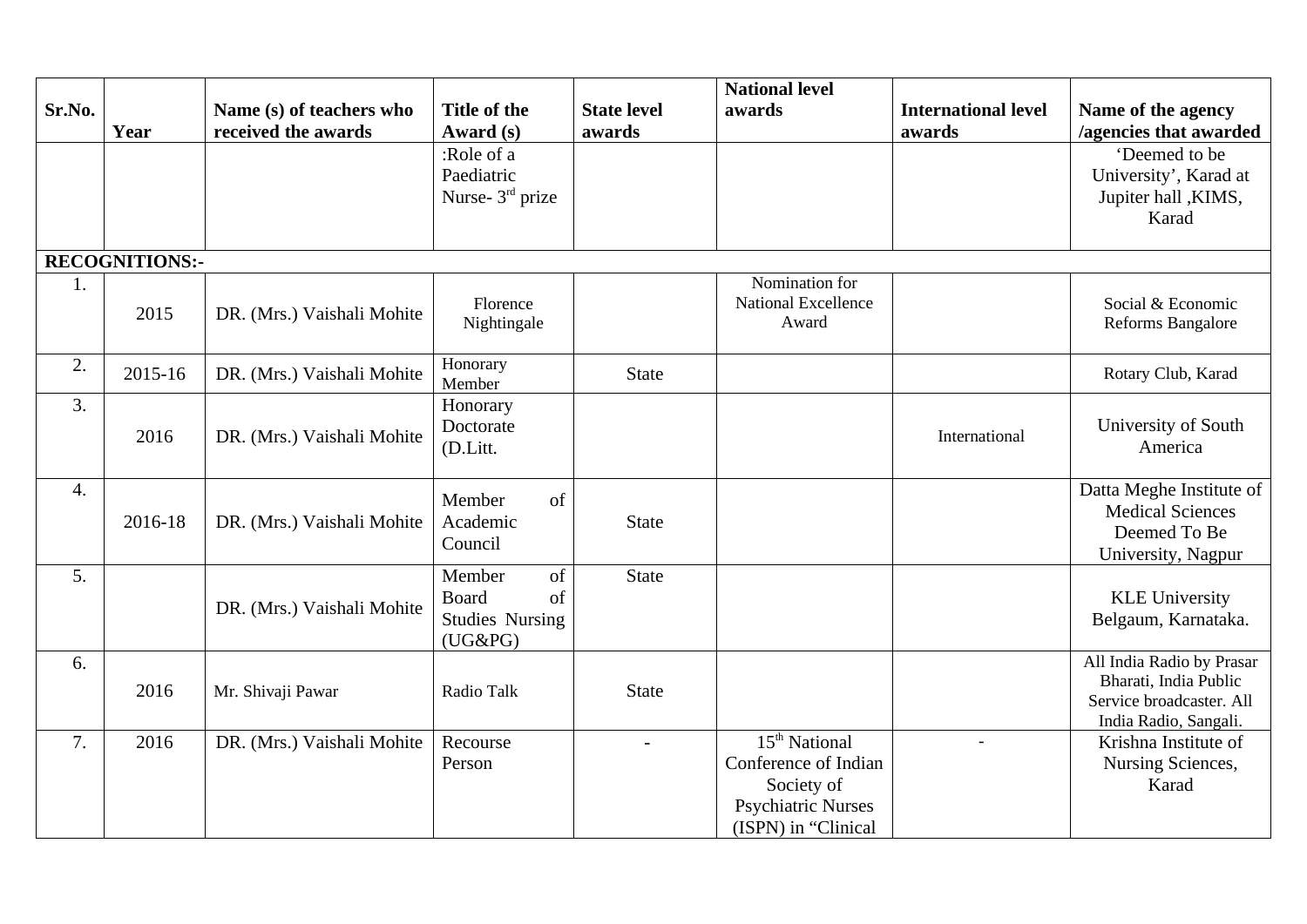|        |           |                                           |                        |                             | <b>National level</b> |                             |                         |
|--------|-----------|-------------------------------------------|------------------------|-----------------------------|-----------------------|-----------------------------|-------------------------|
| Sr.No. |           | Name (s) of teachers who                  | <b>Title of the</b>    | <b>State level</b>          | awards                | <b>International level</b>  | Name of the agency      |
|        | Year      | received the awards                       | Award (s)              | awards                      |                       | awards                      | /agencies that awarded  |
|        |           |                                           |                        |                             | Research in Mental    |                             |                         |
|        |           |                                           |                        |                             | Health Nursing"       |                             |                         |
| 8.     |           |                                           |                        |                             |                       | International "Indo         | Kokilaben Dhirubhai     |
|        |           |                                           |                        |                             |                       | <b>Australian Nursing</b>   | Ambani Hospital &       |
|        |           |                                           |                        |                             |                       | Conference" on 13th         | MR1, Mumbai             |
|        |           |                                           | Resource               |                             |                       | Sept. 2016                  |                         |
|        | 2016      | DR. (Mrs.) Vaishali Mohite                | Person                 |                             |                       | <b>Continuing Nursing</b>   |                         |
|        |           |                                           |                        |                             |                       | <b>Education accredited</b> |                         |
|        |           |                                           |                        |                             |                       | by Maharashtra              |                         |
|        |           |                                           |                        |                             |                       | Nursing Council,            |                         |
|        |           |                                           |                        |                             |                       | Mumbai                      |                         |
| 9.     | 2016      | Mr. Prabhuswami Hiremath                  | <b>Guest Lecture</b>   |                             | National              |                             | KLE University,         |
|        |           |                                           |                        |                             | Psycho immunology     |                             | Belgavi                 |
| 10.    |           |                                           |                        | <b>State</b><br>'Essence of |                       |                             | Wanless Hospital, Miraj |
|        |           |                                           |                        | healthcare                  |                       |                             |                         |
|        | 2016      | Mrs. Sheetal Samson CP                    | <b>Guest Lecture</b>   | professionalism'            |                       |                             |                         |
|        |           |                                           |                        | at Fresher's                |                       |                             |                         |
|        |           |                                           |                        | Retreat                     |                       |                             |                         |
| 11.    |           |                                           |                        |                             |                       |                             | Pravara Institute of    |
|        |           |                                           | Examiner for Ph.       |                             |                       |                             | <b>Medical Sciences</b> |
|        | 2017      | DR. (Mrs.) Vaishali Mohite  D. in Nursing |                        | <b>State</b>                |                       |                             | Deemed University,      |
|        |           |                                           |                        |                             |                       |                             | Loni.                   |
| 12.    |           |                                           | Examiner<br>for        |                             |                       |                             | DattaMeghe Institute of |
|        |           |                                           | in<br>D.<br>Ph.        |                             |                       |                             | <b>Medical Sciences</b> |
|        | 2017      | DR. (Mrs.) Vaishali Mohite                | <b>Nursing</b>         | <b>State</b>                |                       |                             | Deemed To Be            |
|        |           |                                           |                        |                             |                       |                             | University, Nagpur,     |
|        |           |                                           |                        |                             |                       |                             | Maharashtra             |
| 13.    |           |                                           | Member<br>of           | <b>State</b>                |                       |                             | Pravara Institute of    |
|        | 2017-2020 | DR. (Mrs.) Vaishali Mohite                | <b>Board</b><br>of     |                             |                       |                             | <b>Medical Sciences</b> |
|        |           |                                           | <b>Studies Nursing</b> |                             |                       |                             | Deemed University,      |
|        |           |                                           | $(UG\&PG)$             |                             |                       |                             | Loni.                   |
| 1.     | 2017      | DR. (Mrs.) Vaishali Mohite                | Invitee                | <b>State</b>                |                       |                             | Meeting of Nurse        |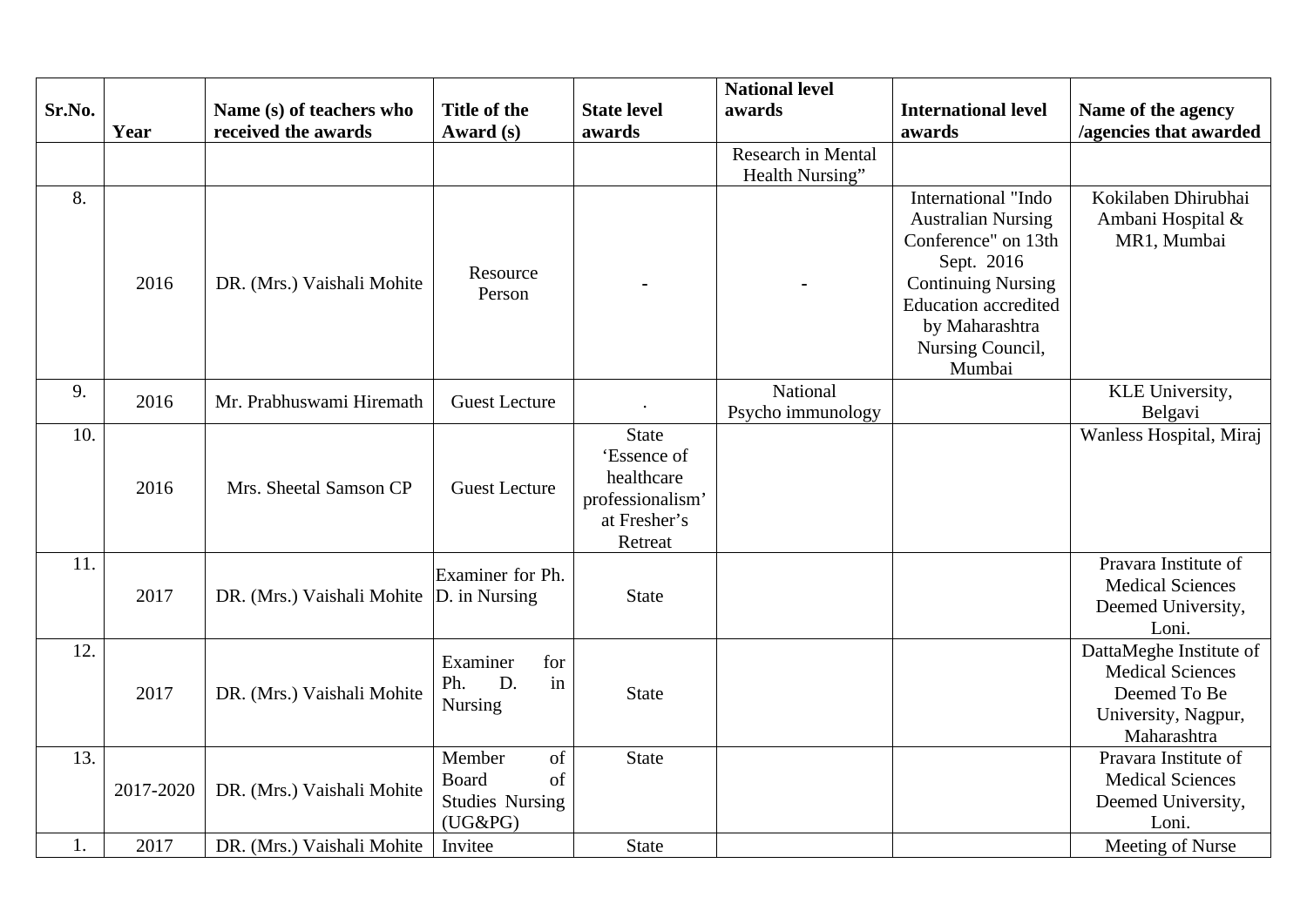|        |      |                            |                     |                                | <b>National level</b> |                            |                              |
|--------|------|----------------------------|---------------------|--------------------------------|-----------------------|----------------------------|------------------------------|
| Sr.No. |      | Name (s) of teachers who   | <b>Title of the</b> | <b>State level</b>             | awards                | <b>International level</b> | Name of the agency           |
|        | Year | received the awards        | Award (s)           | awards                         |                       | awards                     | /agencies that awarded       |
|        |      |                            |                     |                                |                       |                            | Practitioner in Critical     |
|        |      |                            |                     |                                |                       |                            | Care (NPCC) at               |
|        |      |                            |                     |                                |                       |                            | Maharasthara Nursing         |
|        |      |                            |                     |                                |                       |                            | Council, Mumbai              |
| 2.     |      |                            |                     |                                |                       |                            | National Women's             |
|        | 2017 | DR. (Mrs.) Vaishali Mohite | Mentor              |                                | National              |                            | Parliament at                |
|        |      |                            |                     |                                |                       |                            | Amaravati, Vijaywada,        |
|        |      |                            |                     |                                |                       |                            | Andhra Pradesh               |
| 3.     |      |                            |                     |                                |                       |                            | National Women's             |
|        | 2017 | Dr. (Mrs.) Jyoti Salunkhe  | Delegate            |                                | National              |                            | Parliament, Amaravati,       |
|        |      |                            |                     |                                |                       |                            | Vijaywada, Andhra            |
|        |      |                            |                     |                                |                       |                            | Pradesh                      |
| 4.     |      |                            |                     |                                |                       |                            | National Women's             |
|        | 2017 | Mrs. Manisha Gholap        | Delegate            |                                | National              |                            | Parliament, Amaravati,       |
|        |      |                            |                     |                                |                       |                            | Vijaywada, Andhra<br>Pradesh |
| 5.     |      |                            |                     |                                |                       |                            | National Women's             |
|        |      |                            |                     |                                |                       |                            | Parliament, Amaravati,       |
|        | 2017 | Mrs. Anagha Katti          | Delegate            |                                | National              |                            | Vijaywada, Andhra            |
|        |      |                            |                     |                                |                       |                            | Pradesh                      |
| 6.     |      |                            |                     |                                |                       |                            | National Women's             |
|        | 2017 | Mrs. Namrata Mohite        | Delegate            |                                | National              |                            | Parliament, Amaravati,       |
|        |      |                            |                     |                                |                       |                            | Vijaywada, Andhra            |
|        |      |                            |                     |                                |                       |                            | Pradesh                      |
| 7.     | 2017 | Mr.Prakash Naregal         | Recourse            | <b>State</b>                   |                       |                            | ICDS & Krishna               |
|        |      |                            | Person              | <b>TOT</b><br><b>PROGRAMME</b> |                       |                            | <b>Institute of Medical</b>  |
|        |      |                            |                     | of Government of               |                       |                            | <b>Sciences Deemed</b>       |
|        |      |                            |                     | India, Ministry of             |                       |                            | University, Karad. on        |
|        |      |                            |                     | women & child                  |                       |                            |                              |
|        |      |                            |                     | development,                   |                       |                            |                              |
|        |      |                            |                     | Food & Nutrition               |                       |                            |                              |
|        |      |                            |                     | board, community               |                       |                            |                              |
|        |      |                            |                     | food & nutrition               |                       |                            |                              |
|        |      |                            |                     | extension unit,                |                       |                            |                              |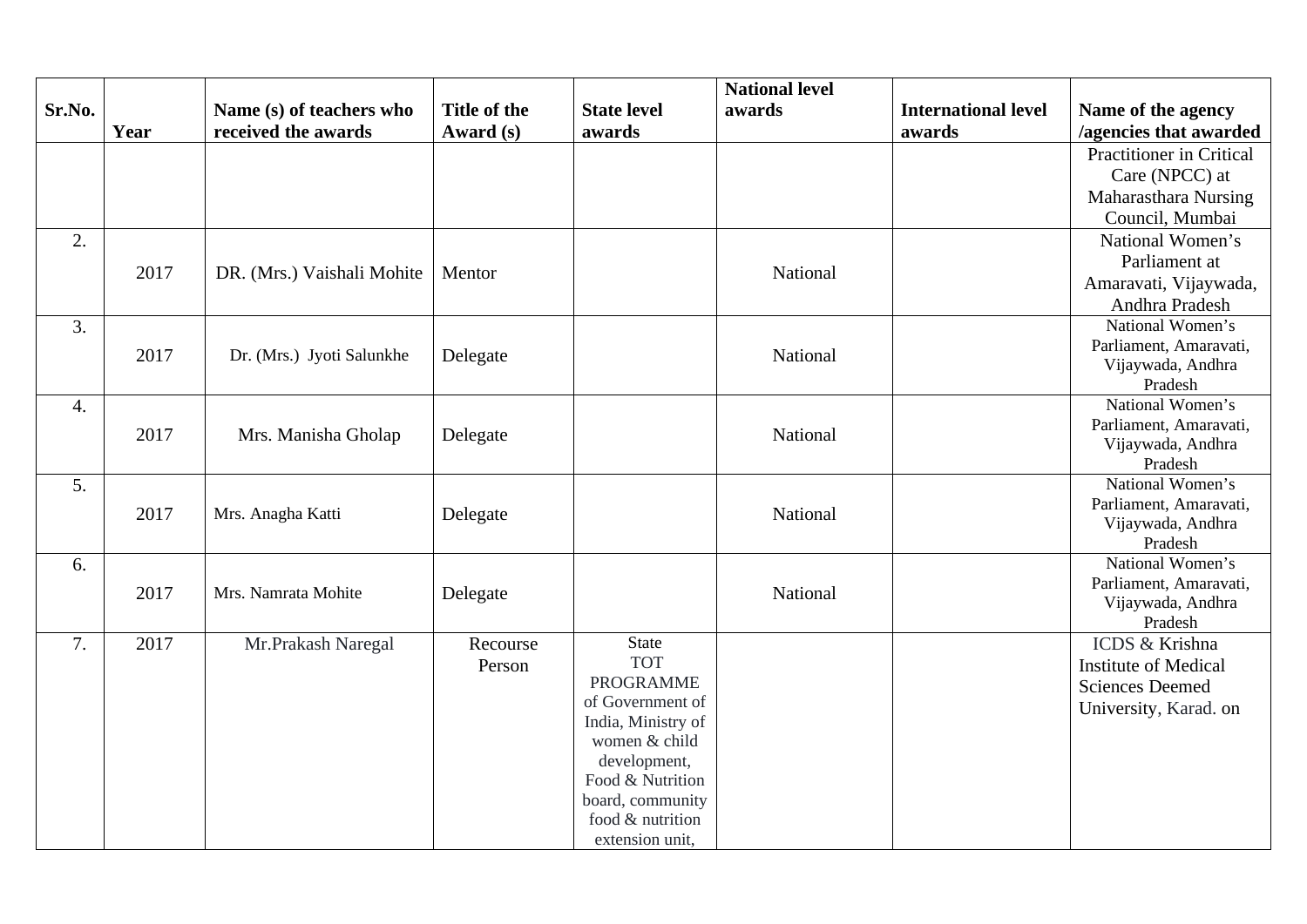|        |      |                            |                     |                              | <b>National level</b>          |                                          |                                                                                                                                                       |
|--------|------|----------------------------|---------------------|------------------------------|--------------------------------|------------------------------------------|-------------------------------------------------------------------------------------------------------------------------------------------------------|
| Sr.No. |      | Name (s) of teachers who   | <b>Title of the</b> | <b>State level</b>           | awards                         | <b>International level</b>               | Name of the agency                                                                                                                                    |
|        | Year | received the awards        | Award (s)           | awards                       |                                | awards                                   | /agencies that awarded                                                                                                                                |
|        |      |                            |                     | Mumbai.                      |                                |                                          |                                                                                                                                                       |
| 8.     | 2017 | Mrs. Sheetal Samson CP     | Chairperson         |                              |                                | Educational<br>International<br>Conclave | Datta Meghe Institute of<br>Medical<br><b>Sciences</b><br>Deemed<br>University's<br>School<br>for<br>Health<br>Education<br>Professions<br>at Nagpur. |
| 9.     |      |                            |                     |                              | 3 <sup>rd</sup> National Level |                                          | Joitiba College of                                                                                                                                    |
|        |      |                            |                     |                              | conference on                  |                                          | Nursing, Bhandu,                                                                                                                                      |
|        | 2017 | DR. Mahadeo B. Shinde      | Chairperson         |                              | <b>Disaster</b>                |                                          | Gujrat.                                                                                                                                               |
|        |      |                            |                     |                              | Management in the              |                                          |                                                                                                                                                       |
| 10.    |      |                            |                     | <b>State</b>                 | hospital. l                    |                                          | M.E.S. college of                                                                                                                                     |
|        |      |                            | Recourse            | Continuing                   |                                |                                          | Nursing Khed,                                                                                                                                         |
|        | 2017 | DR. Mahadeo B. Shinde      | Person              | Nursing                      |                                |                                          | Maharashtra                                                                                                                                           |
|        |      |                            |                     | Education                    |                                |                                          |                                                                                                                                                       |
| 11.    |      |                            |                     |                              | National-                      |                                          | KLE University's                                                                                                                                      |
|        | 2017 | Mr.Prakash Naregal         | Guest lecture       |                              | Management of                  |                                          | <b>Institute of Nursing</b>                                                                                                                           |
|        |      |                            |                     |                              | Challenge Child                |                                          | Sciences Belgavi                                                                                                                                      |
| 12.    |      |                            |                     | <b>State</b>                 |                                |                                          | Aparna institute of                                                                                                                                   |
|        | 2017 | Mrs. Sangita S. Patil      | Recourse            | Continuing                   |                                |                                          | nursing education,                                                                                                                                    |
|        |      |                            | Person              | Nursing                      |                                |                                          | Karad                                                                                                                                                 |
|        |      |                            |                     | Education                    |                                |                                          |                                                                                                                                                       |
| 13.    | 2017 | DR. (Mrs.) Vaishali Mohite | Organizing          | <b>State</b>                 |                                |                                          | Krishna Institute of<br><b>Medical Sciences</b>                                                                                                       |
|        |      |                            | Chairperson         | Continuing<br><b>Nursing</b> |                                |                                          | Deemed University,                                                                                                                                    |
|        |      |                            |                     | Education                    |                                |                                          | Karad and Maharashtra                                                                                                                                 |
|        |      |                            |                     | Programme                    |                                |                                          | Nursing Council,                                                                                                                                      |
|        |      |                            |                     | $(CNE)$ ,                    |                                |                                          | Mumbai                                                                                                                                                |
|        |      |                            |                     | "Conflux 2017"               |                                |                                          |                                                                                                                                                       |
|        |      |                            |                     | Maharasthara                 |                                |                                          |                                                                                                                                                       |
|        |      |                            |                     | <b>Nursing</b>               |                                |                                          |                                                                                                                                                       |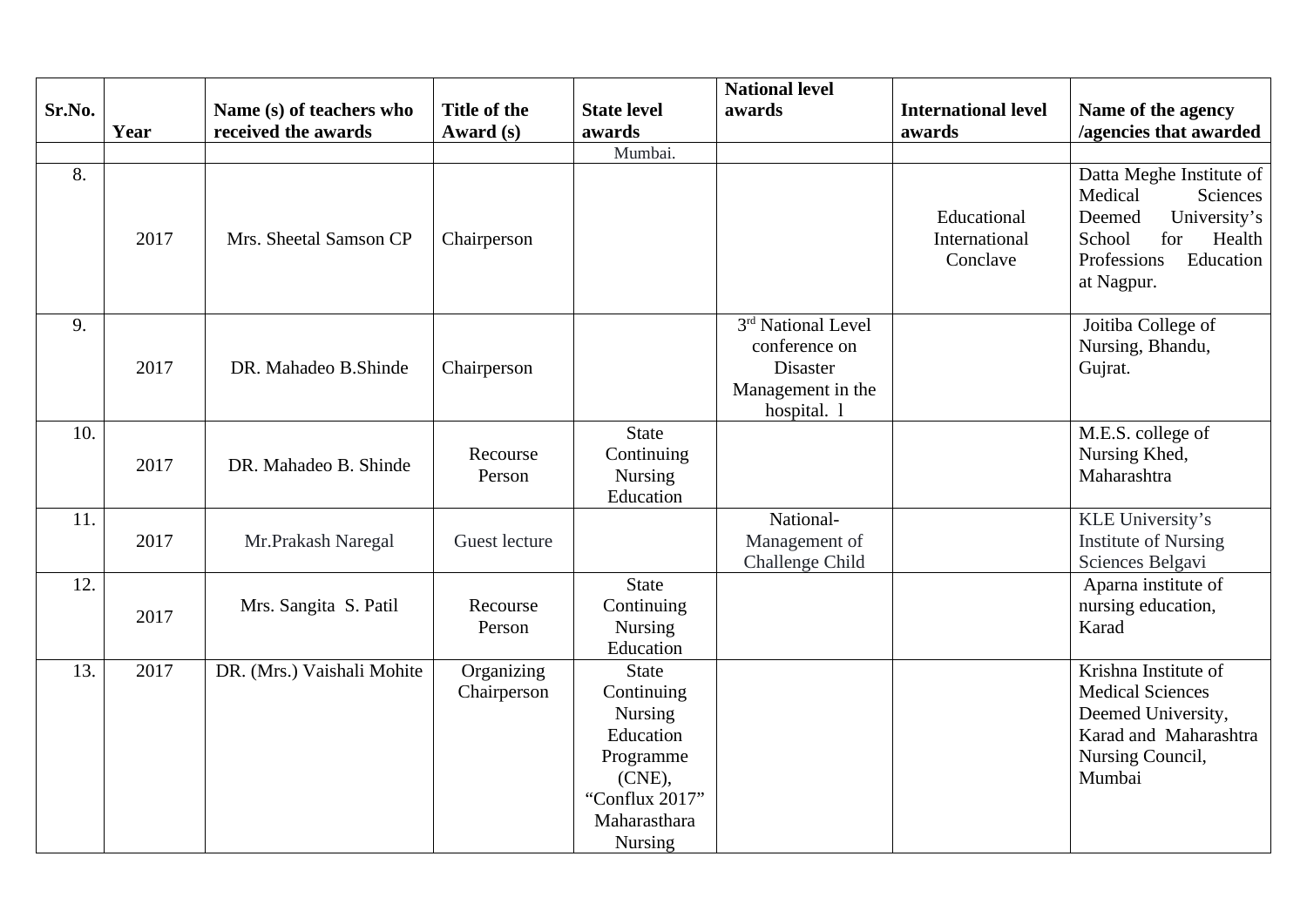|        |      |                            |                     |                               | <b>National level</b> |                            |                          |
|--------|------|----------------------------|---------------------|-------------------------------|-----------------------|----------------------------|--------------------------|
| Sr.No. |      | Name (s) of teachers who   | <b>Title of the</b> | <b>State level</b>            | awards                | <b>International level</b> | Name of the agency       |
|        | Year | received the awards        | Award (s)           | awards                        |                       | awards                     | /agencies that awarded   |
|        |      |                            |                     | Council,                      |                       |                            |                          |
|        |      |                            |                     | Mumbai                        |                       |                            |                          |
| 14.    |      |                            |                     | State                         |                       |                            | Krishna Institute of     |
|        |      |                            |                     | Continuing                    |                       |                            | <b>Medical Sciences</b>  |
|        |      |                            |                     | Nursing                       |                       |                            | Deemed University,       |
|        |      |                            |                     | Education                     |                       |                            | Karad and Maharashtra    |
|        |      |                            |                     | Programme                     |                       |                            | Nursing Council,         |
|        | 2017 | DR. Mahadeo B. Shinde      | Chairperson         | (CNE),                        |                       |                            | Mumbai                   |
|        |      |                            |                     | "Conflux 2017"                |                       |                            |                          |
|        |      |                            |                     | Maharasthara                  |                       |                            |                          |
|        |      |                            |                     | Nursing                       |                       |                            |                          |
|        |      |                            |                     | Council,                      |                       |                            |                          |
|        |      |                            |                     | Mumbai,                       |                       |                            |                          |
| 15.    |      |                            |                     | <b>State</b>                  |                       |                            | The society for clinical |
|        |      |                            |                     | Workshop On                   |                       |                            | nutrition and            |
|        | 2017 | DR. (Mrs.) Vaishali Mohite | Chairperson         | <b>Critical Care</b>          |                       |                            | metabolism Karad         |
|        |      |                            |                     | Nutrition                     |                       |                            | regional center. &       |
|        |      |                            |                     | <b>IAPEN</b>                  |                       |                            | KIMSDU Karad.            |
| 16.    |      |                            |                     | <b>State</b>                  |                       |                            | Jaywant International    |
|        | 2017 | Mrs. Sheetal Samson        | Recourse            | Wellness in                   |                       |                            | school Wathar            |
|        |      |                            | Person              | totality for                  |                       |                            |                          |
|        |      |                            |                     | adolescents                   |                       |                            |                          |
| 17.    | 2017 | Mrs. Sheetal Samson        | Guest speaker       | <b>State</b>                  |                       |                            | Medical centre,          |
|        |      |                            |                     | "Fresher's                    |                       |                            | Wallness Hospital,       |
|        |      |                            |                     | Retreat-2017"                 |                       |                            | Miraj                    |
|        |      |                            |                     | newly admitted<br>students of |                       |                            |                          |
|        |      |                            |                     | nursing programs,             |                       |                            |                          |
|        |      |                            |                     | Physiotherapy as              |                       |                            |                          |
|        |      |                            |                     | well as                       |                       |                            |                          |
|        |      |                            |                     | paramedical                   |                       |                            |                          |
|        |      |                            |                     | courses. The topic            |                       |                            |                          |
|        |      |                            |                     | for deliberation              |                       |                            |                          |
|        |      |                            |                     | was 'Holistic                 |                       |                            |                          |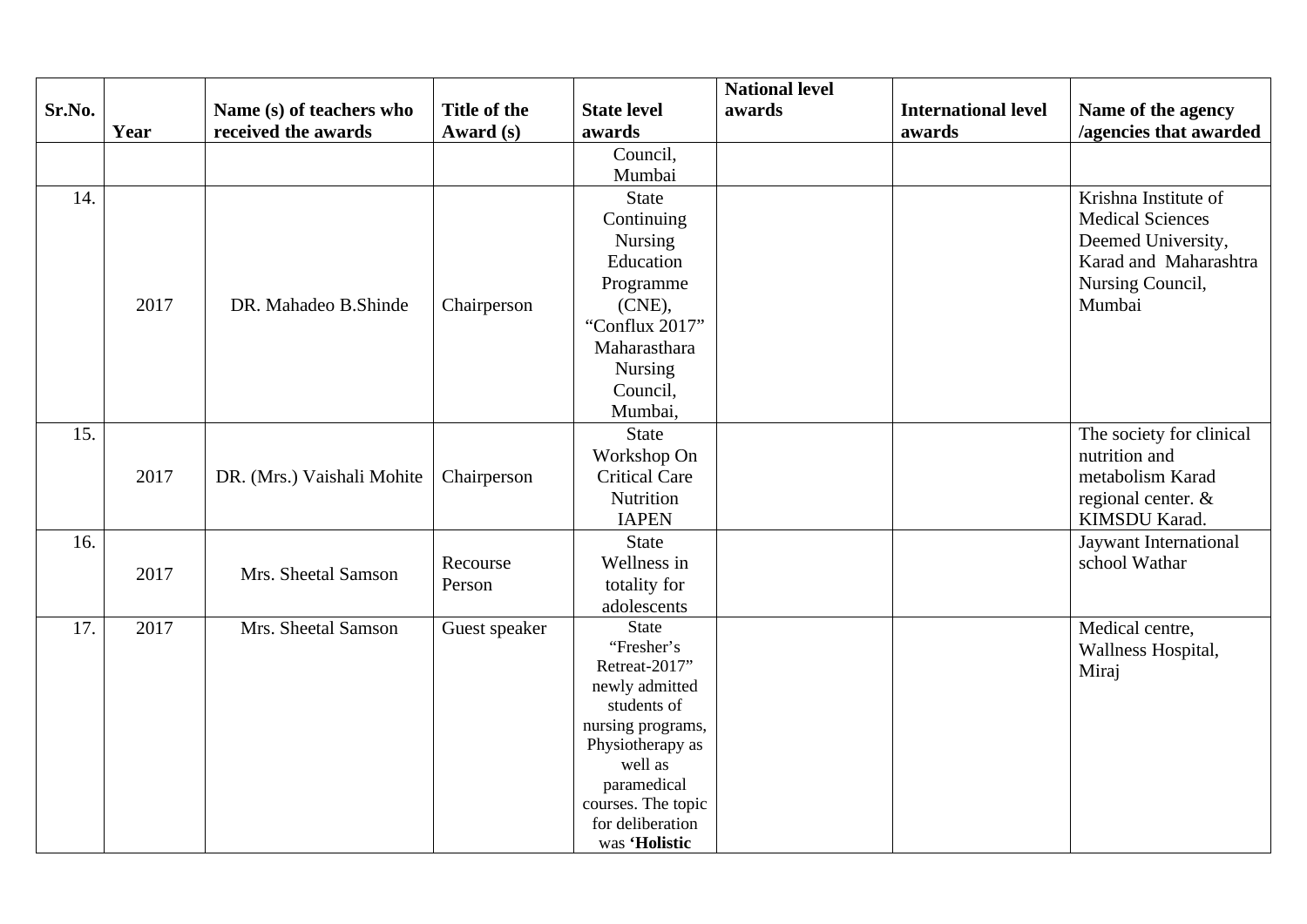|        |         |                            |                        |                               | <b>National level</b> |                            |                                            |
|--------|---------|----------------------------|------------------------|-------------------------------|-----------------------|----------------------------|--------------------------------------------|
| Sr.No. |         | Name (s) of teachers who   | <b>Title of the</b>    | <b>State level</b>            | awards                | <b>International level</b> | Name of the agency                         |
|        | Year    | received the awards        | Award (s)              | awards<br>approach to         |                       | awards                     | /agencies that awarded                     |
|        |         |                            |                        | health care                   |                       |                            |                                            |
|        |         |                            |                        | service.'                     |                       |                            |                                            |
| 18.    |         |                            |                        | <b>State</b>                  |                       |                            | Union of Evangelical                       |
|        |         |                            |                        | <b>Students Retreat</b>       |                       |                            | students of India                          |
|        | 2017    | Mrs. Sheetal Samson        | Guest speaker          | to speak on<br>'The Heartbeat |                       |                            | (Kolhapur Branch)                          |
|        |         |                            |                        | of Nursing'.                  |                       |                            |                                            |
|        |         |                            |                        |                               |                       |                            |                                            |
| 19.    |         |                            | Exceptional            |                               |                       | Nomination for             |                                            |
|        | 2018    | DR. (Mrs.) Vaishali Mohite | women of<br>excellence |                               |                       | Exceptional women of       | Women's Economic<br>Forum award, New Delhi |
|        |         |                            |                        |                               |                       | excellence                 |                                            |
| 20.    |         |                            | Honorary               |                               |                       |                            | Ineer Wheel Club of                        |
|        | 2018-19 | DR. (Mrs.) Vaishali Mohite | Member                 | <b>State</b>                  |                       |                            | Karad                                      |
| 21.    |         |                            |                        |                               |                       |                            | <b>Indian Public Health</b>                |
|        |         | DR. (Mrs.) Vaishali Mohite | Life Member            |                               | National              |                            | Association                                |
| 22.    |         |                            |                        |                               |                       |                            | <b>Association of Diabetes</b>             |
|        |         | DR. (Mrs.) Vaishali Mohite | Life Member            | <b>State</b>                  |                       |                            | Educator.                                  |
| 23.    |         |                            |                        |                               |                       |                            | <b>Trained Nurses</b>                      |
|        |         |                            |                        |                               |                       |                            | Association of India                       |
|        | 2018    | DR. (Mrs.) Vaishali Mohite | of<br>House            |                               | National              |                            | Maharashtra State                          |
|        |         |                            | Delegates              |                               |                       |                            | <b>Branch</b>                              |
|        |         |                            |                        |                               |                       |                            |                                            |
| 24.    |         |                            |                        |                               |                       |                            | <b>Second BRICS</b>                        |
|        | 2018    | DR. (Mrs.) Vaishali Mohite | Invitee                |                               |                       | International              | countries Nursing<br>Forum by Indian       |
|        |         |                            |                        |                               |                       |                            | Nursing Council, New                       |
|        |         |                            |                        |                               |                       |                            | Delhi                                      |
| 25.    | 2018    | DR. (Mrs.) Vaishali Mohite | Invitee                |                               | National              |                            | workshop on "Capacity                      |
|        |         |                            |                        |                               |                       |                            | <b>Building for NPCC</b>                   |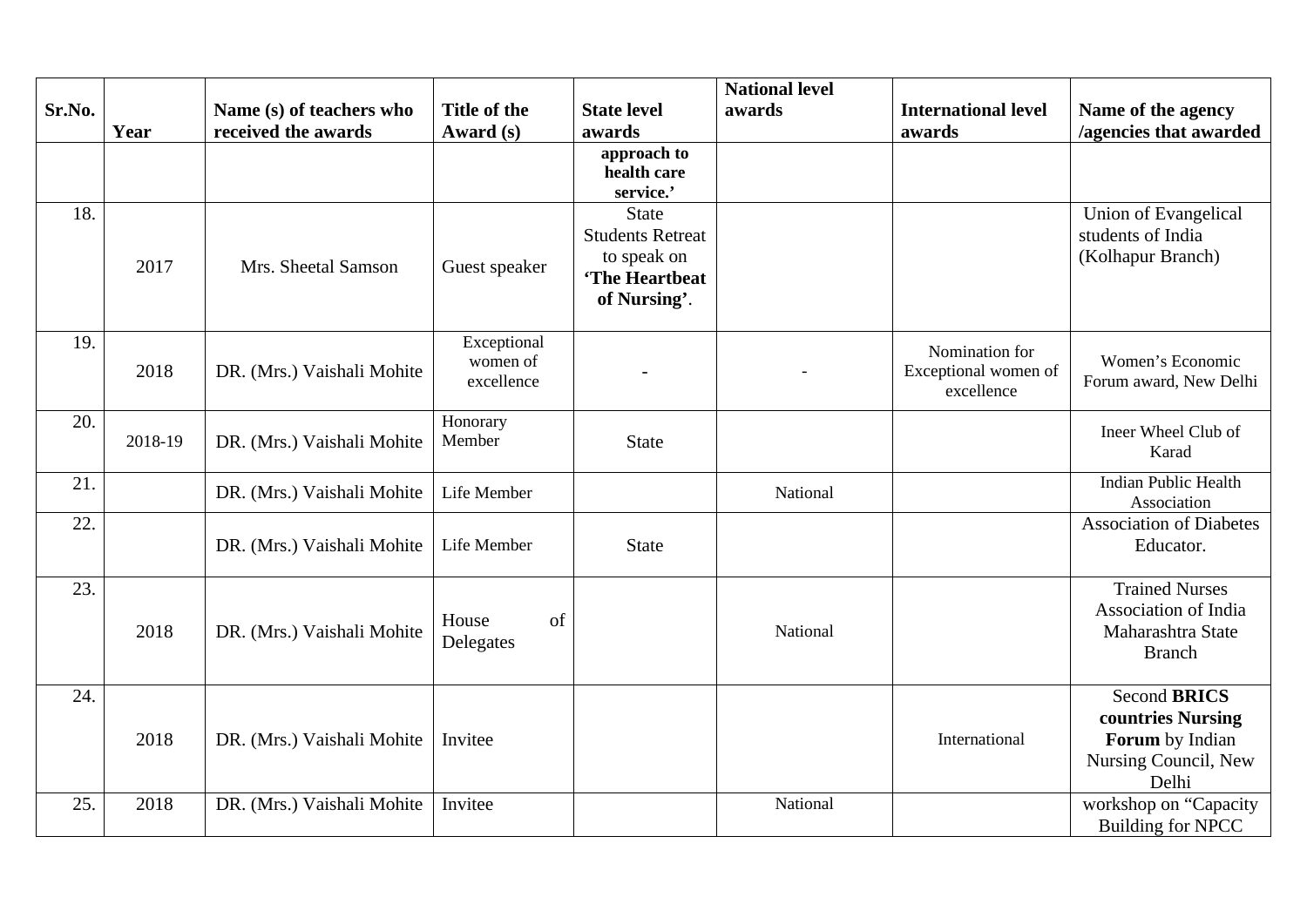|        |      |                            |                     |                    | <b>National level</b>      |                            |                                                |
|--------|------|----------------------------|---------------------|--------------------|----------------------------|----------------------------|------------------------------------------------|
| Sr.No. |      | Name (s) of teachers who   | <b>Title of the</b> | <b>State level</b> | awards                     | <b>International level</b> | Name of the agency                             |
|        | Year | received the awards        | Award (s)           | awards             |                            | awards                     | /agencies that awarded                         |
|        |      |                            |                     |                    |                            |                            | Program for Teaching                           |
|        |      |                            |                     |                    |                            |                            | Faculty" conducted by                          |
|        |      |                            |                     |                    |                            |                            | Indian Nursing Council,                        |
|        |      |                            |                     |                    |                            |                            | New Delhi                                      |
| 26.    | 2018 | DR. (Mrs.) Vaishali Mohite | Invitee             |                    | National                   |                            | KLE Radio 90.4 FM at                           |
|        |      |                            | Radio talk          |                    |                            |                            | Belgaum                                        |
| 27.    | 2018 | DR. (Mrs.) Vaishali Mohite | Ad<br>hoc           |                    | National                   |                            | <b>Indian Nursing</b>                          |
|        |      |                            | Inspector           |                    |                            |                            | Council, New Delhi                             |
| 28.    | 2018 | DR. Mahadeo B Shinde       | Ad<br>hoc           |                    | National                   |                            | <b>Indian Nursing</b>                          |
|        |      |                            | Inspector           |                    |                            |                            | Council, New Delhi                             |
| 29.    |      | DR. Mahadeo B Shinde       | Elected             | <b>State</b>       |                            |                            | <b>Maharashtra Nursing</b>                     |
|        |      |                            | Member,             |                    |                            |                            | Council, Mumbai                                |
| 30.    |      | DR. Mahadeo B Shinde       | Chairman CNE        | <b>State</b>       |                            |                            | Maharashtra Nursing                            |
|        |      |                            |                     |                    |                            |                            | Council, Mumbai                                |
| 31.    |      | DR. Mahadeo B Shinde       | Executive<br>Member | <b>State</b>       |                            |                            | <b>Maharashtra Nursing</b>                     |
|        |      |                            |                     |                    |                            |                            | Council, Mumbai                                |
| 32.    |      | DR. Mahadeo B Shinde       | Member,             | <b>State</b>       |                            |                            | <b>Maharashtra Nursing</b>                     |
|        |      |                            | vigilance board,    |                    |                            |                            | Council, Mumbai                                |
| 33.    |      |                            | Member,             |                    |                            |                            |                                                |
|        |      | DR. Mahadeo B Shinde       | $\&$<br>moderation  | <b>State</b>       |                            |                            | <b>Maharashtra Nursing</b>                     |
|        |      |                            | examination         |                    |                            |                            | Council, Mumbai                                |
|        |      |                            | board               |                    |                            |                            |                                                |
| 34.    |      | DR. Mahadeo B Shinde       | Subject expert for  |                    |                            |                            | DattaMeghe Institute of                        |
|        |      |                            | PhD<br>open         | <b>State</b>       |                            |                            | <b>Medical Sciences</b><br>(Deemed University) |
|        |      |                            | defense             |                    |                            |                            | Nagpur                                         |
| 35.    |      | DR. Mahadeo B Shinde       |                     |                    |                            |                            | "Scholars Academic &                           |
|        | 2018 |                            | Fellow              |                    | National                   |                            | Scientific Society"                            |
| 36.    | 2018 | DR. (Mrs.) Vaishali Mohite | Resource            |                    | <b>National Conference</b> |                            | M.E.S. College of                              |
|        |      |                            | Person              |                    | on "Nursing                |                            | Nursing Institute of                           |
|        |      |                            |                     |                    | Research in New            |                            | <b>Health Sciences</b>                         |
|        |      |                            |                     |                    | Millennium: A              |                            | Ghanekhunt-Lote,                               |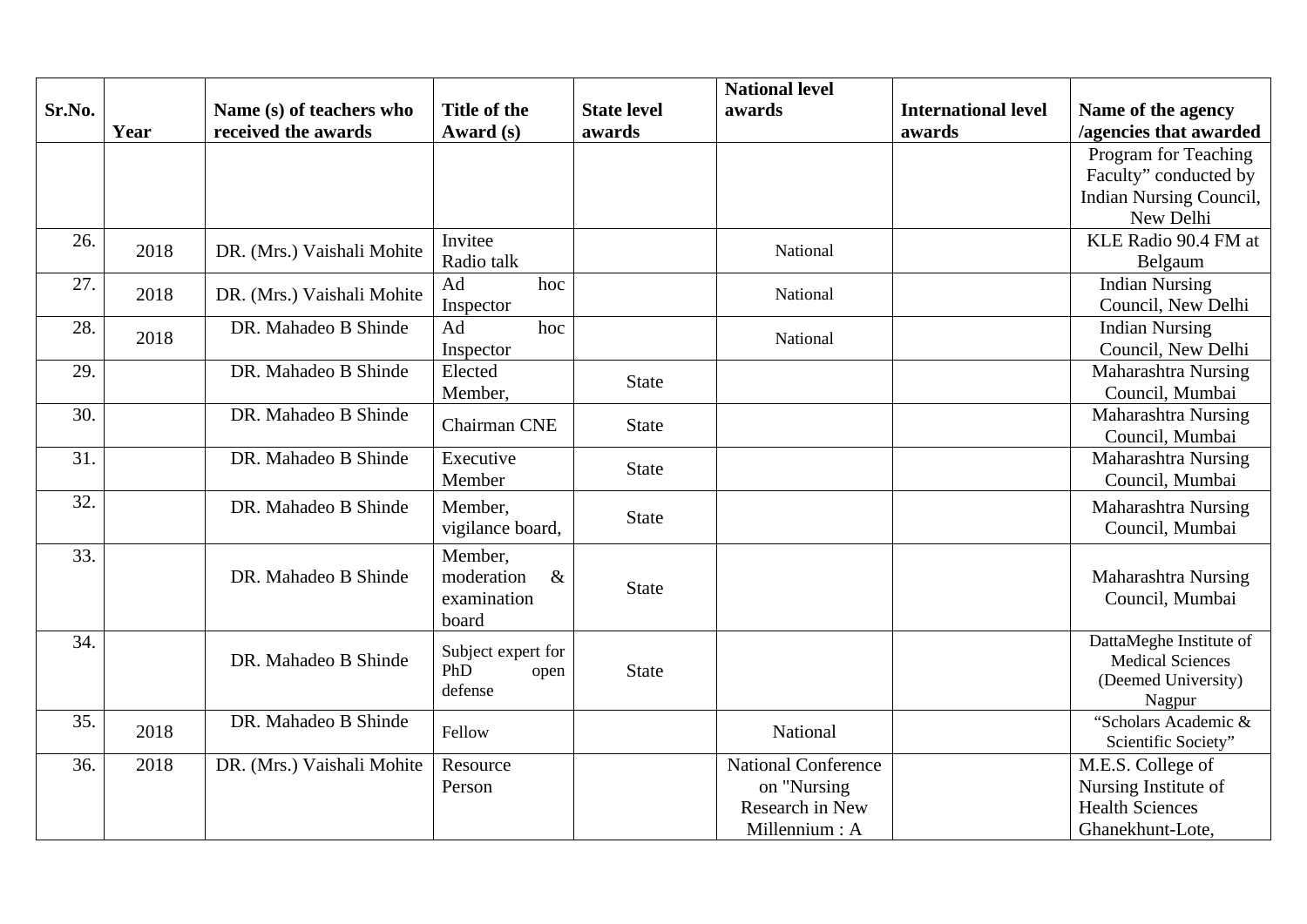|        |      |                          |                     |                        | <b>National level</b>      |                            |                               |
|--------|------|--------------------------|---------------------|------------------------|----------------------------|----------------------------|-------------------------------|
| Sr.No. |      | Name (s) of teachers who | <b>Title of the</b> | <b>State level</b>     | awards                     | <b>International level</b> | Name of the agency            |
|        | Year | received the awards      | Award (s)           | awards                 |                            | awards                     | /agencies that awarded        |
|        |      |                          |                     |                        | Pathway To Quality         |                            | Ratnagiri.                    |
|        |      |                          |                     |                        | Improvement in             |                            |                               |
|        |      |                          |                     |                        | <b>Education And</b>       |                            |                               |
|        |      |                          |                     |                        | Practice"                  |                            |                               |
| 37.    |      |                          |                     |                        | <b>National Conference</b> |                            | M.E.S. College of             |
|        |      |                          |                     |                        | on "Nursing                |                            | Nursing Institute of          |
|        |      |                          |                     |                        | Research in New            |                            | <b>Health Sciences</b>        |
|        | 2018 | DR. Avinash H. Salunkhe  | Resource            |                        | Millennium: A              |                            | Ghanekhunt-Lote,              |
|        |      |                          | Person              |                        | Pathway To Quality         |                            | Ratnagiri.                    |
|        |      |                          |                     |                        | Improvement in             |                            |                               |
|        |      |                          |                     |                        | <b>Education And</b>       |                            |                               |
|        |      |                          |                     |                        | Practice"                  |                            |                               |
| 38.    |      |                          |                     |                        | <b>National Conference</b> |                            | M.E.S. College of             |
|        |      |                          |                     |                        | on "Nursing                |                            | Nursing Institute of          |
|        |      |                          |                     |                        | Research in New            |                            | <b>Health Sciences</b>        |
|        | 2018 | DR. Jyoti A Salunkhe     | Resource            |                        | Millennium: A              |                            | Ghanekhunt-Lote,              |
|        |      |                          | Person              |                        | Pathway To Quality         |                            | Ratnagiri.                    |
|        |      |                          |                     |                        | Improvement in             |                            |                               |
|        |      |                          |                     |                        | <b>Education And</b>       |                            |                               |
|        |      |                          |                     |                        | Practice"                  |                            |                               |
| 39.    |      |                          |                     | <b>State Level</b>     |                            |                            | KLE academy of Higher         |
|        |      |                          | Resource            | <b>CNE</b> "Safe       |                            |                            | <b>Education and Research</b> |
|        | 2018 | Mrs. Sheetal Samson      | Person              | <b>Birth Practices</b> |                            |                            | Deemed To Be                  |
|        |      |                          |                     | For Mother And         |                            |                            | University, Belgavi,          |
|        |      |                          |                     | Newborn"               |                            |                            | Karnataka.                    |
| 40.    |      |                          |                     |                        |                            | International              | B.L.D.E.U Shri B.M.           |
|        |      |                          |                     |                        |                            | Conference on              | <b>Patil Medical College</b>  |
|        |      |                          |                     |                        |                            | Transforming               | Auditorium, Library           |
|        | 2018 | Mrs. Sheetal Samson      | Resource            |                        |                            | <b>Nursing Education</b>   | Building, Vijayapur           |
|        |      |                          | Person              |                        |                            | Through                    |                               |
|        |      |                          |                     |                        |                            | Transformational           |                               |
|        |      |                          |                     |                        |                            | Leadership, Research       |                               |
|        |      |                          |                     |                        |                            | and Innovations,           |                               |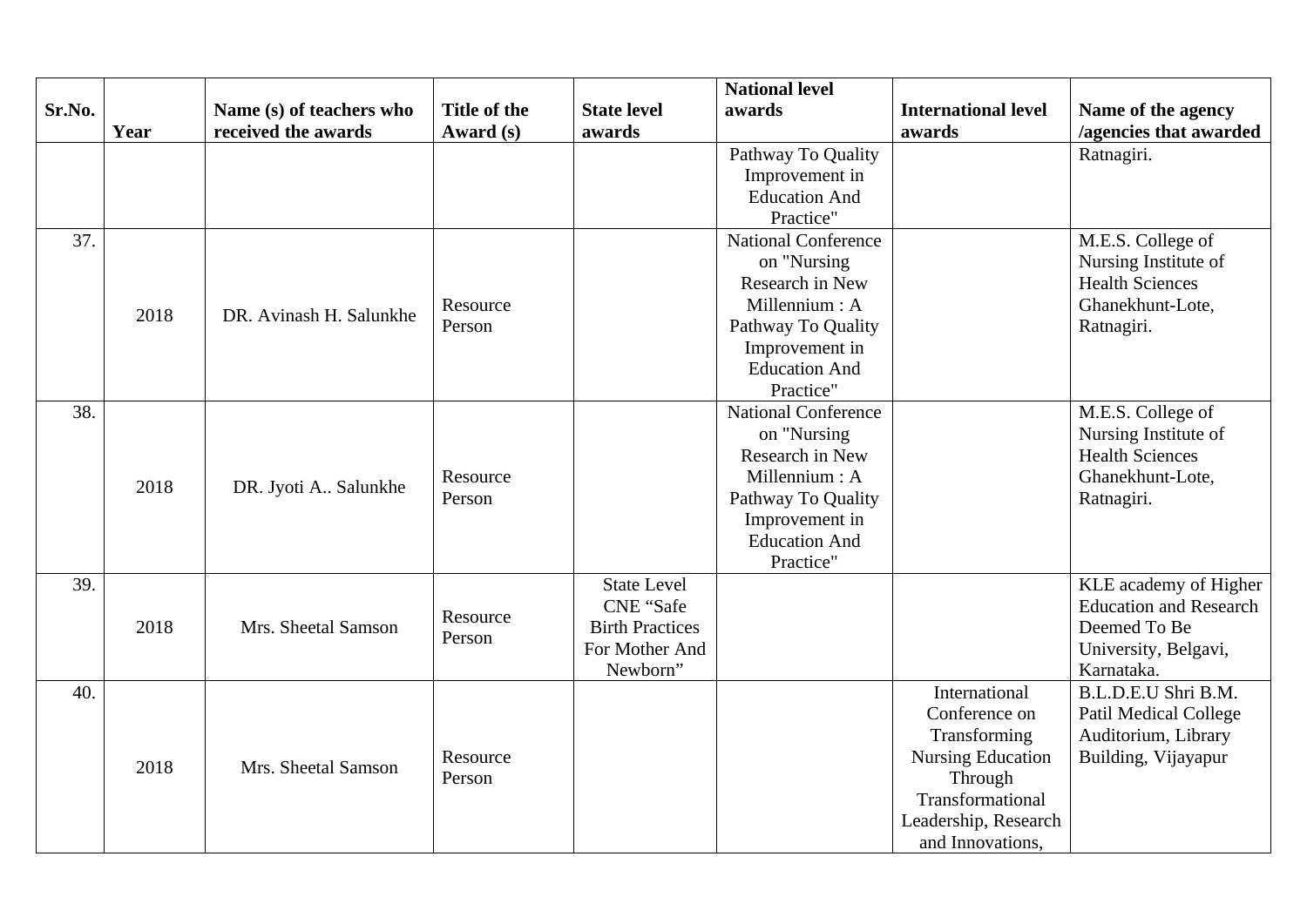|        |      |                            |                      |                       | <b>National level</b>     |                            |                                          |
|--------|------|----------------------------|----------------------|-----------------------|---------------------------|----------------------------|------------------------------------------|
| Sr.No. |      | Name (s) of teachers who   | Title of the         | <b>State level</b>    | awards                    | <b>International level</b> | Name of the agency                       |
|        | Year | received the awards        | Award (s)            | awards                |                           | awards                     | /agencies that awarded                   |
| 41.    |      |                            |                      |                       | Panel discussion on       |                            | <b>TNAI Maharashtra</b>                  |
|        |      |                            | Resource             |                       | "Nurse Practitioner:      |                            | <b>State Branch and</b>                  |
|        | 2018 | DR. (Mrs.) Vaishali Mohite | Person               |                       | A Revaluation for         |                            | Pravara Institute of                     |
|        |      |                            | (Panelist)           |                       | Global Nursing" in        |                            | <b>Medical Sciences</b>                  |
|        |      |                            |                      |                       | State level               |                            | Deemed University,                       |
|        |      |                            |                      |                       | conference                |                            | Loni                                     |
| 42.    |      |                            |                      |                       |                           | International              | KLE institute of                         |
|        |      |                            |                      |                       |                           | Conference on "Is          | Nursing Sciences,                        |
|        |      |                            |                      |                       |                           | our Nursing Practice       | Belgaum                                  |
|        |      |                            | Moderator<br>for     |                       |                           | Evidence Based? - A        | Radio talk on KLE                        |
|        | 2018 | DR. (Mrs.) Vaishali Mohite | Panel                |                       |                           | <b>Review of Essential</b> | Radio 90.4 FM.                           |
|        |      |                            | discussion           |                       |                           | Skills in Healthcare       |                                          |
|        |      |                            |                      |                       |                           | & Nursing                  |                                          |
|        |      |                            |                      |                       |                           | Education".                |                                          |
| 43.    |      |                            |                      |                       |                           |                            | <b>Indian Nursing Council</b>            |
|        | 2018 | DR. (Mrs.) Vaishali Mohite | Inspector            |                       | National                  |                            |                                          |
| 44.    |      |                            |                      |                       | 10 <sup>th</sup> National |                            | IMA Hall, Sancheti                       |
|        |      |                            |                      |                       | conference                |                            | Hospital, Pune.                          |
|        |      |                            |                      |                       | HOSPICON 2018             |                            |                                          |
|        |      |                            |                      |                       | "Spreading the            |                            |                                          |
|        | 2018 | DR. (Mrs.) Jyoti Salunkhe  | <b>Guest Speaker</b> |                       | wings in Health           |                            |                                          |
|        |      |                            |                      |                       | care" on Healthcare       |                            |                                          |
|        |      |                            |                      |                       | Management                |                            |                                          |
|        |      |                            |                      |                       | Topic: Nurses are         |                            |                                          |
|        |      |                            |                      |                       | backbone of health        |                            |                                          |
|        |      |                            |                      |                       | care system on            |                            |                                          |
| 45.    |      |                            |                      | <b>State</b>          |                           |                            | Krishna Institute of                     |
|        | 2018 |                            | Observer             | <b>CNE Basic life</b> |                           |                            | Nursing Sciences,<br>Karad & Maharashtra |
|        |      | DR. Tukaram Zagde          |                      | support hands         |                           |                            |                                          |
|        |      |                            |                      | on training.          |                           |                            | <b>Nursing Council</b><br>Mumbai.        |
| 46.    | 2018 | Mrs. Namrata Mohite        | Observer             | <b>State</b>          |                           |                            | Krishna Institute of                     |
|        |      |                            |                      |                       |                           |                            |                                          |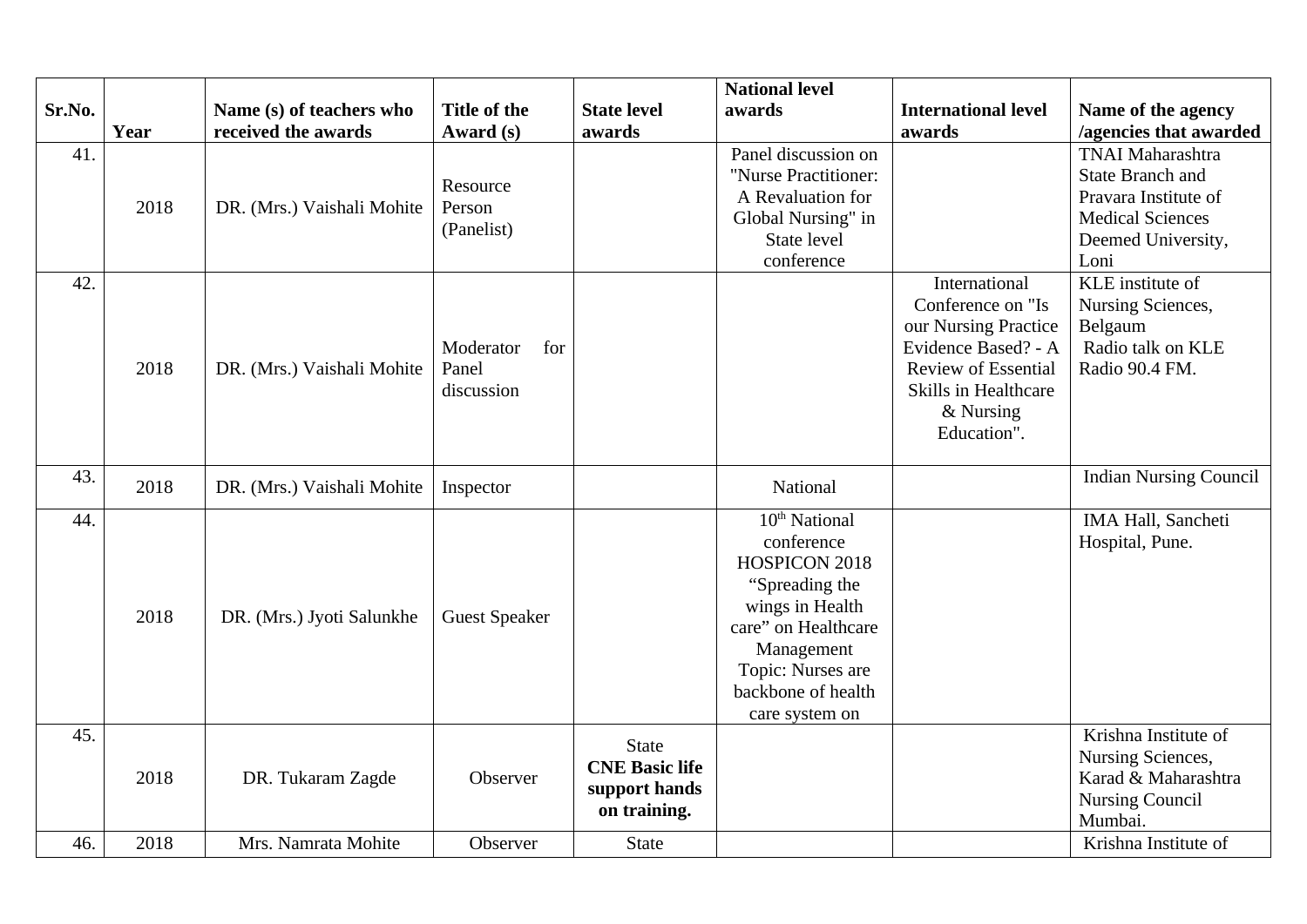|        |      |                          |                     |                              | <b>National level</b> |                            |                           |
|--------|------|--------------------------|---------------------|------------------------------|-----------------------|----------------------------|---------------------------|
| Sr.No. |      | Name (s) of teachers who | <b>Title of the</b> | <b>State level</b>           | awards                | <b>International level</b> | Name of the agency        |
|        | Year | received the awards      | Award (s)           | awards                       |                       | awards                     | /agencies that awarded    |
|        |      |                          |                     | <b>CNE Basic life</b>        |                       |                            | Nursing Sciences,         |
|        |      |                          |                     | support hands                |                       |                            | Karad & Maharashtra       |
|        |      |                          |                     | on training.                 |                       |                            | <b>Nursing Council</b>    |
|        |      |                          |                     |                              |                       |                            | Mumbai.                   |
| 47.    |      |                          |                     | <b>State</b>                 |                       |                            | Chinguaai Institute of    |
|        |      |                          |                     | <b>CNE Patient</b>           |                       |                            | <b>Nursing Education</b>  |
|        | 2018 | DR. Mahadeo Shinde       | Observer            | safety and                   |                       |                            | Kavathemahakal Sangli.    |
|        |      |                          |                     | quality health               |                       |                            | At Solapur                |
|        |      |                          |                     | care                         |                       |                            |                           |
| 48.    |      |                          |                     | <b>State</b>                 |                       |                            | Maharashtra Nursing       |
|        |      |                          |                     | <b>CNE Observer</b>          |                       |                            | Council Mumbai. at        |
|        | 2018 | DR. Tukaram Zagde        | Observer            | at Recent                    |                       |                            | Latur                     |
|        |      |                          |                     | update in                    |                       |                            |                           |
|        |      |                          |                     | vaccination                  |                       |                            |                           |
| 49.    |      |                          |                     | <b>State</b>                 |                       |                            | Aparna Institute of       |
|        |      |                          |                     | <b>CNE Observer</b>          |                       |                            | Nursing Education,        |
|        | 2018 | Mrs. Namrata Mohite      | Observer            | at                           |                       |                            | Karad & Maharashtra       |
|        |      |                          |                     | complementary                |                       |                            | <b>Nursing Council</b>    |
|        |      |                          |                     | & alternative                |                       |                            | Mumbai at Kolhapur        |
|        |      |                          |                     | medicine                     |                       |                            |                           |
| 50.    |      |                          |                     | <b>State</b>                 |                       |                            | <b>Shriram Foundation</b> |
|        |      |                          |                     | <b>CNE Observer</b>          |                       |                            | Sangali.                  |
|        | 2018 | Mrs. Namrata Mohite      | Observer            | at Nursing                   |                       |                            |                           |
|        |      |                          |                     | perspectives in<br>high risk |                       |                            |                           |
|        |      |                          |                     |                              |                       |                            |                           |
| 51.    |      |                          |                     | pregnancy<br><b>State</b>    |                       |                            | <b>Shriram Foundation</b> |
|        |      |                          |                     | <b>CNE Observer</b>          |                       |                            | Sangali. at Akluj         |
|        |      |                          |                     | at Nursing care              |                       |                            |                           |
|        | 2018 | Mrs. Namrata Mohite      | Observer            | perspectives in              |                       |                            |                           |
|        |      |                          |                     | high risk                    |                       |                            |                           |
|        |      |                          |                     | pregnancy                    |                       |                            |                           |
| 52.    | 2018 | Mrs. Namrata Mohite      | Observer            | <b>State</b>                 |                       |                            | Shivam Medical &          |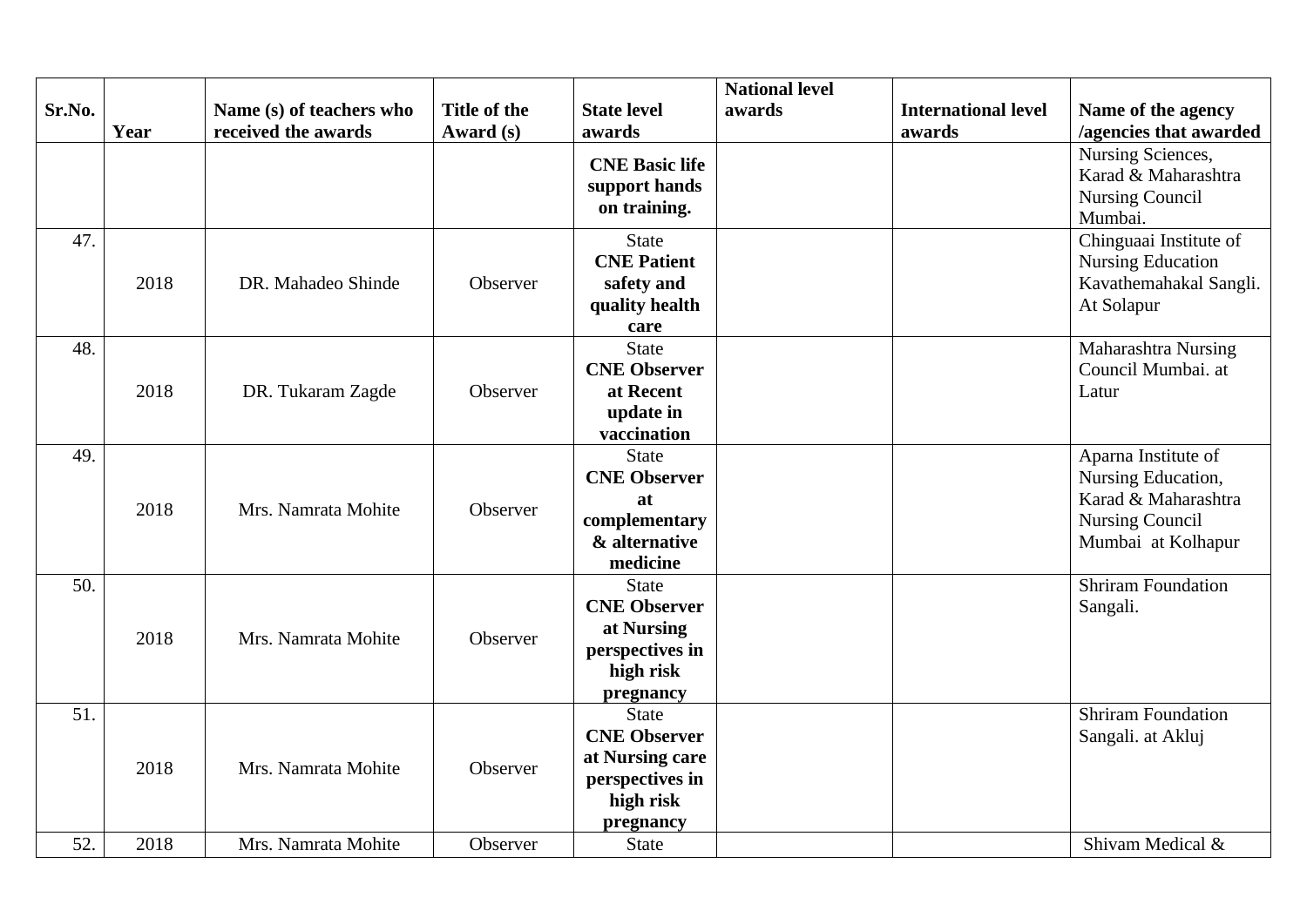|        |      |                          |                        |                         | <b>National level</b> |                            |                           |
|--------|------|--------------------------|------------------------|-------------------------|-----------------------|----------------------------|---------------------------|
| Sr.No. |      | Name (s) of teachers who | Title of the           | <b>State level</b>      | awards                | <b>International level</b> | Name of the agency        |
|        | Year | received the awards      | Award (s)              | awards                  |                       | awards                     | /agencies that awarded    |
|        |      |                          |                        | <b>CNE Observer</b>     |                       |                            | Social Prathistan Pune    |
|        |      |                          |                        | at Medico               |                       |                            | & Maharashtra Nursing     |
|        |      |                          |                        | <b>Legal Aspect in</b>  |                       |                            | Council Mumbai at         |
|        |      |                          |                        | <b>Nursing</b>          |                       |                            | Karad                     |
| 53.    |      |                          |                        | <b>State</b>            |                       |                            | <b>Shriram Foundation</b> |
|        |      |                          |                        | <b>CNE Observer</b>     |                       |                            | Sangali. at Sangli        |
|        |      |                          |                        | at Power and            |                       |                            |                           |
|        | 2018 | Mrs. Afsana Mulani       | Observer               | empowerment in          |                       |                            |                           |
|        |      |                          |                        | <b>Nursing: looking</b> |                       |                            |                           |
|        |      |                          |                        | backward to             |                       |                            |                           |
|        |      |                          |                        | inform the              |                       |                            |                           |
| 54.    |      |                          |                        | future<br><b>State</b>  |                       |                            | Shivam Medical &          |
|        |      |                          |                        | <b>CNE Observer</b>     |                       |                            | Social Prathistan Pune    |
|        | 2018 |                          |                        |                         |                       |                            |                           |
|        |      | Mr. Shivaji Pawar        | Observer               | at Biomedical           |                       |                            | & Maharashtra Nursing     |
|        |      |                          |                        | waste                   |                       |                            | Council Mumbai at         |
|        |      |                          |                        | management              |                       |                            | <b>Saswad Pune</b>        |
| 55.    |      |                          |                        | <b>State</b>            |                       |                            | New vision Nursing        |
|        |      |                          |                        | <b>CNE Observer</b>     |                       |                            | School Latur at Nanded.   |
|        |      |                          |                        | at Power and            |                       |                            |                           |
|        |      |                          |                        | empowerment             |                       |                            |                           |
|        | 2018 | Dr. Mahadeo Shinde       | Observer               | in Nursing:             |                       |                            |                           |
|        |      |                          |                        | looking                 |                       |                            |                           |
|        |      |                          |                        | backward to             |                       |                            |                           |
|        |      |                          |                        | inform the              |                       |                            |                           |
|        |      |                          |                        | future                  |                       |                            |                           |
| 56.    | 2018 | DR. Jyoti A. Salunkhe    | Copy Right-            |                         |                       | International              | Government of India       |
|        |      | Dr. Avinash H. Salunkhe  | Scoring system         |                         |                       |                            |                           |
|        |      |                          | for                    |                         |                       |                            |                           |
|        |      |                          | identification of      |                         |                       |                            |                           |
|        |      |                          | Risk'<br>$^{\circ}$ At |                         |                       |                            |                           |
|        |      |                          | likely<br>mothers      |                         |                       |                            |                           |
|        |      |                          | to give birth to       |                         |                       |                            |                           |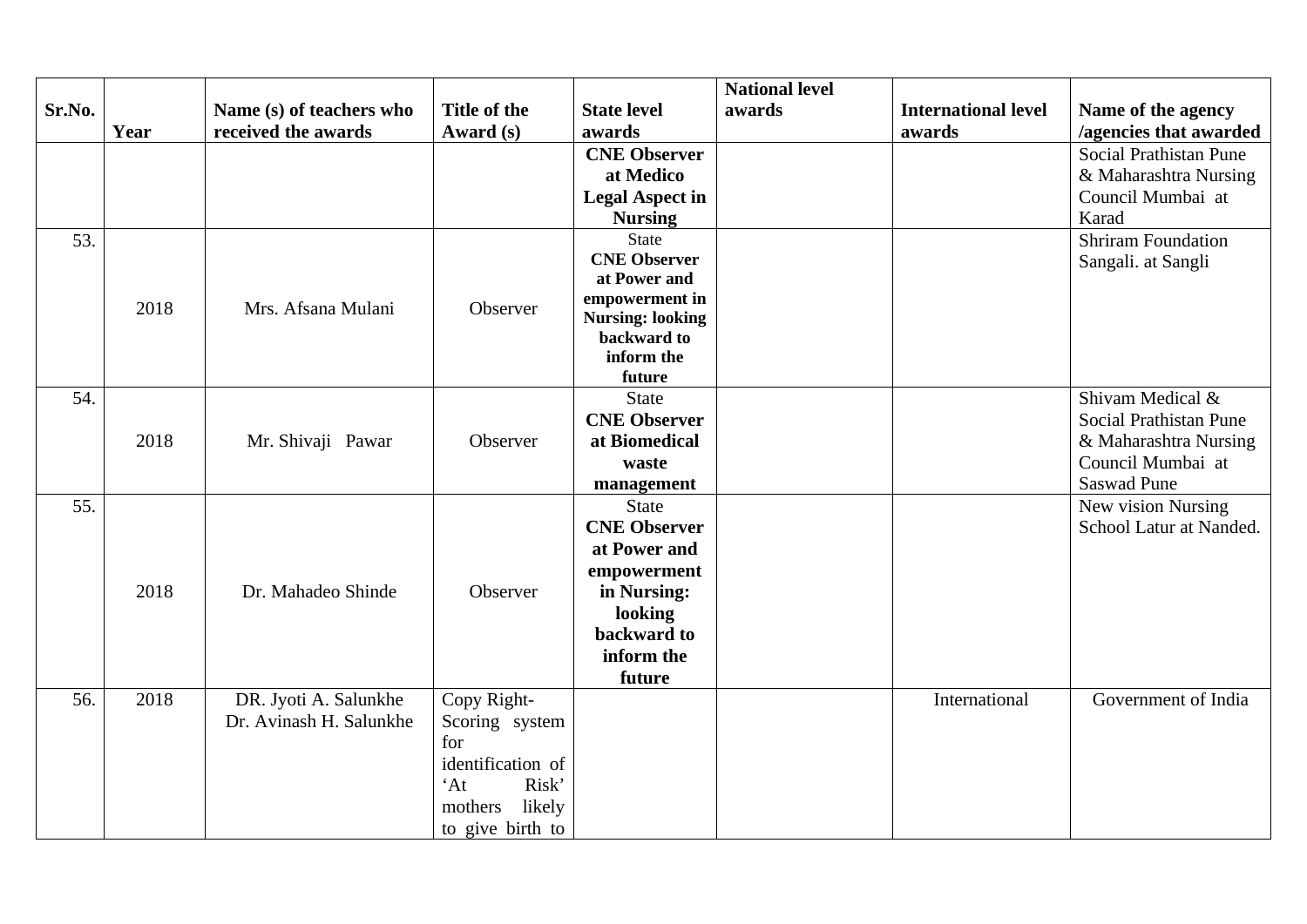|        |      |                            |                        |                    | <b>National level</b> |                            |                                                    |
|--------|------|----------------------------|------------------------|--------------------|-----------------------|----------------------------|----------------------------------------------------|
| Sr.No. |      | Name (s) of teachers who   | <b>Title of the</b>    | <b>State level</b> | awards                | <b>International level</b> | Name of the agency                                 |
|        | Year | received the awards        | Award (s)              | awards             |                       | awards                     | /agencies that awarded                             |
|        |      |                            | low birth weight       |                    |                       |                            |                                                    |
|        |      |                            | L79135/2018            |                    |                       |                            |                                                    |
| 57.    |      |                            | Copy Right-            |                    |                       | International              | Government of India                                |
|        |      |                            | Scoring system         |                    |                       |                            |                                                    |
|        |      |                            | for                    |                    |                       |                            |                                                    |
|        |      | DR. Jyoti A. Salunkhe      | identification of      |                    |                       |                            |                                                    |
|        | 2018 | Dr. Avinash H. Salunkhe    | $^{\circ}$ At<br>Risk' |                    |                       |                            |                                                    |
|        |      |                            | mothers<br>likely      |                    |                       |                            |                                                    |
|        |      |                            | to give birth to       |                    |                       |                            |                                                    |
|        |      |                            | preterm births         |                    |                       |                            |                                                    |
|        |      |                            | L79137/2018            |                    |                       |                            |                                                    |
| 58.    |      |                            | Examiner<br>for        |                    |                       |                            | MGM Institute of                                   |
|        | 2019 | DR. (Mrs.) Vaishali Mohite | Ph.<br>D.<br>in        | <b>State</b>       |                       |                            | Health Sciences,                                   |
|        |      |                            | <b>Nursing</b>         |                    |                       |                            | Kamothe, Navi Mumbai                               |
| 59.    |      |                            | Member<br>of           | <b>State</b>       |                       |                            | <b>MGM</b> Institute of                            |
|        | 2019 | DR. (Mrs.) Vaishali Mohite | <b>Board</b><br>of     |                    |                       |                            | Health Sciences,                                   |
|        |      |                            | <b>Studies Nursing</b> |                    |                       |                            | Kamothe, Navi Mumbai                               |
|        |      |                            | $(UG\&PG)$             |                    |                       |                            |                                                    |
| 60.    |      |                            | Completed 3T-          |                    |                       |                            | Krishna Institute of                               |
|        |      |                            | <b>IBHSc</b> Training  |                    |                       |                            | <b>Medical Science Deemed</b>                      |
|        | 2019 | DR. (Mrs.) Vaishali Mohite | for<br>Course          |                    |                       | International              | To Be University, Karad<br>organized by The Indian |
|        |      |                            | Health Science         |                    |                       |                            | Program of the UNESCO                              |
|        |      |                            | Faculty                |                    |                       |                            | Chair in Bioethics (Haifa)                         |
| 61.    |      |                            |                        |                    |                       |                            | Maharashtra University                             |
|        |      |                            |                        |                    |                       |                            | Health<br><b>Sciences</b><br>$\&$                  |
|        |      |                            |                        | State level        |                       |                            | Vikhe-Patil Foundation,                            |
|        | 2019 | DR. (Mrs.) Vaishali Mohite | Judge                  | Research           |                       |                            | College<br>of                                      |
|        |      |                            |                        | Conference         |                       |                            | Physiotherapy,                                     |
|        |      |                            |                        |                    |                       |                            | Ahmednagar.                                        |
| 62.    | 2019 | DR. (Mrs.) Vaishali Mohite | Resource               |                    |                       | International              | D. Y. Patil Deemed To                              |
|        |      |                            | Person                 |                    |                       | "Evidence-Based            | Be University, Nerul,                              |
|        |      |                            |                        |                    |                       | Practice as Nursing        | Mumbai                                             |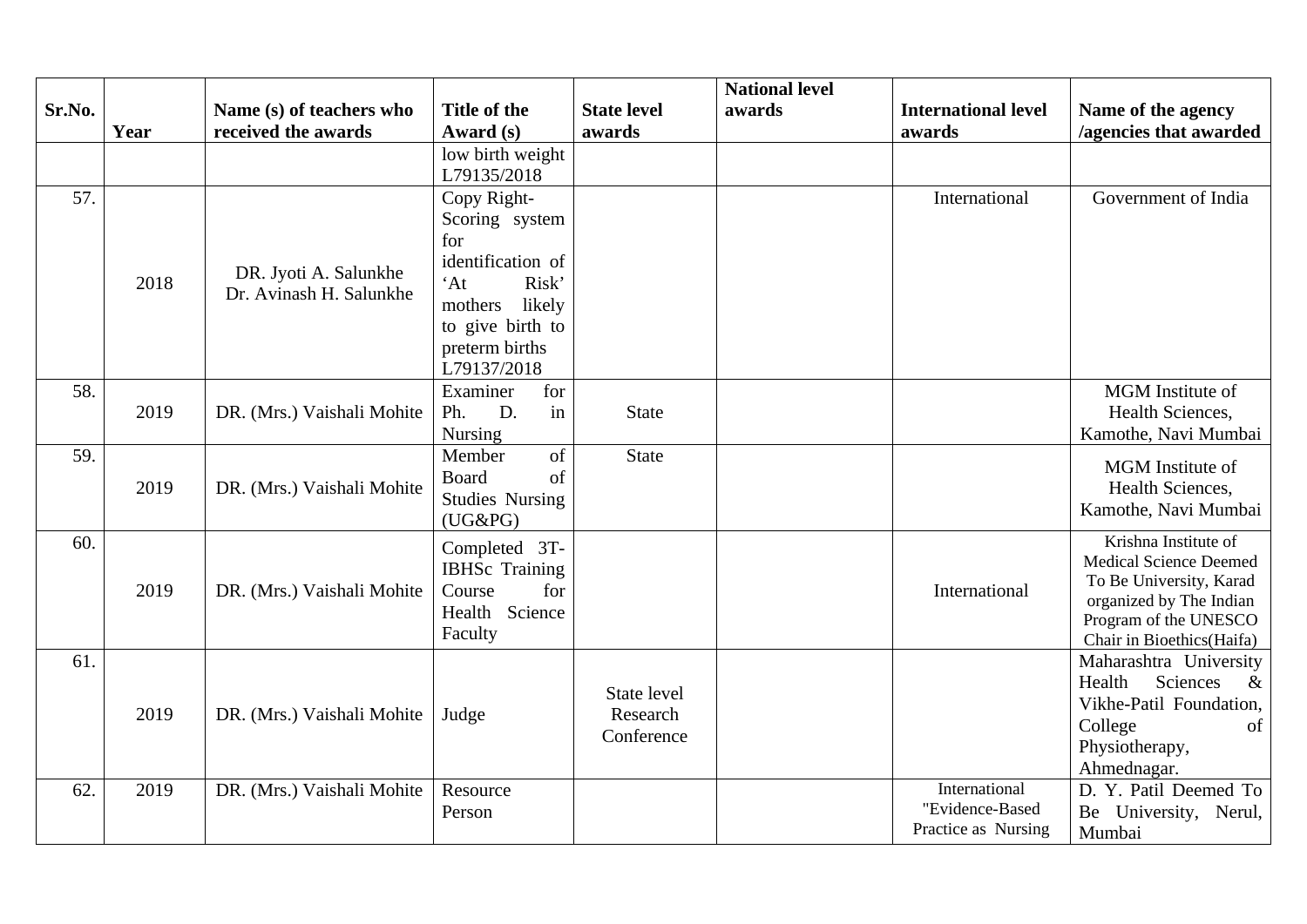|        |                      |                            |                      |                          | <b>National level</b> |                             |                                              |
|--------|----------------------|----------------------------|----------------------|--------------------------|-----------------------|-----------------------------|----------------------------------------------|
| Sr.No. |                      | Name (s) of teachers who   | <b>Title of the</b>  | <b>State level</b>       | awards                | <b>International level</b>  | Name of the agency                           |
|        | Year                 | received the awards        | Award (s)            | awards                   |                       | awards                      | /agencies that awarded                       |
|        |                      |                            |                      |                          |                       | Education" in               |                                              |
|        |                      |                            |                      |                          |                       | International<br>conference |                                              |
|        |                      |                            |                      |                          |                       | "MEDINSPIRE"                |                                              |
| 63.    |                      |                            |                      |                          | National              |                             | Care<br>Sancheti Health                      |
|        |                      |                            |                      |                          | Conference On         |                             | Academy, Pune                                |
|        | 2019                 | DR. Jyoti A.Salunkhe       | <b>Guest Speaker</b> |                          | <b>Health Care</b>    |                             |                                              |
|        |                      |                            |                      |                          | Management            |                             |                                              |
|        |                      |                            |                      |                          | HOSPICON 2019         |                             |                                              |
| 64.    |                      |                            | External             | <b>State</b>             |                       |                             | Manipal College of                           |
|        |                      |                            | examiner             |                          |                       |                             | Nursing                                      |
|        | 23 July              | DR. (Mrs.) Vaishali Mohite | critical care post   |                          |                       |                             |                                              |
|        | 2019                 |                            | graduate             |                          |                       |                             |                                              |
|        |                      |                            | residency            |                          |                       |                             |                                              |
|        |                      |                            | program              |                          |                       |                             |                                              |
| 65.    | 13/09/201            |                            |                      | <b>State</b>             |                       |                             | MGM Institute of                             |
|        | 9                    | DR. (Mrs.) Vaishali Mohite | <b>BOS Member</b>    |                          |                       |                             | Health Sciences,                             |
| 66.    | 17/01/202            |                            |                      | <b>State</b>             |                       |                             | Kamothe, Navi Mumbai<br>Pravara institute of |
|        | $\overline{0}$       | DR. (Mrs.) Vaishali Mohite | <b>BOS Member</b>    |                          |                       |                             | medical sciences Loni                        |
| 67.    |                      |                            | Certificate of       |                          | National              |                             | Indian journal of                            |
|        |                      |                            | Appreciation-        |                          |                       |                             | community medicine                           |
|        | Dec 2019             | DR. Avinash H. Salunkhe    | Second best          |                          |                       |                             | volume -44                                   |
|        |                      |                            | article Published    |                          |                       |                             |                                              |
| 68.    |                      |                            | Panel Member-        | $\overline{a}$           | National              |                             | Bhakti Vedant,                               |
|        | $10^{\text{th}}$ Dec | Dr.Mrs.Jyoti A. Salunkhe   | The                  |                          |                       |                             | Hospital & Reseasrch                         |
|        | 2019                 |                            | Art .,Science of     |                          |                       |                             | Institute in collaboration                   |
|        |                      |                            | Garbh Sanskar        |                          |                       |                             | with TNAI                                    |
| 69.    | 2019-20              | Dr.Mrs.Jyoti Salunkhe      | <b>Guest Speaker</b> | $\overline{\phantom{a}}$ | National              | $\sim$                      | HOSPICON 2020                                |
|        |                      |                            |                      |                          |                       |                             |                                              |
| 70.    | 2019                 | Mr.Nandkumar Kakade        | Certification of     | Quiz on Health           |                       |                             | My Govt. Minister of                         |
|        |                      |                            | Participation        | and wellness             |                       |                             | <b>Health and Family</b>                     |
|        |                      |                            |                      | center                   |                       |                             | Welfare                                      |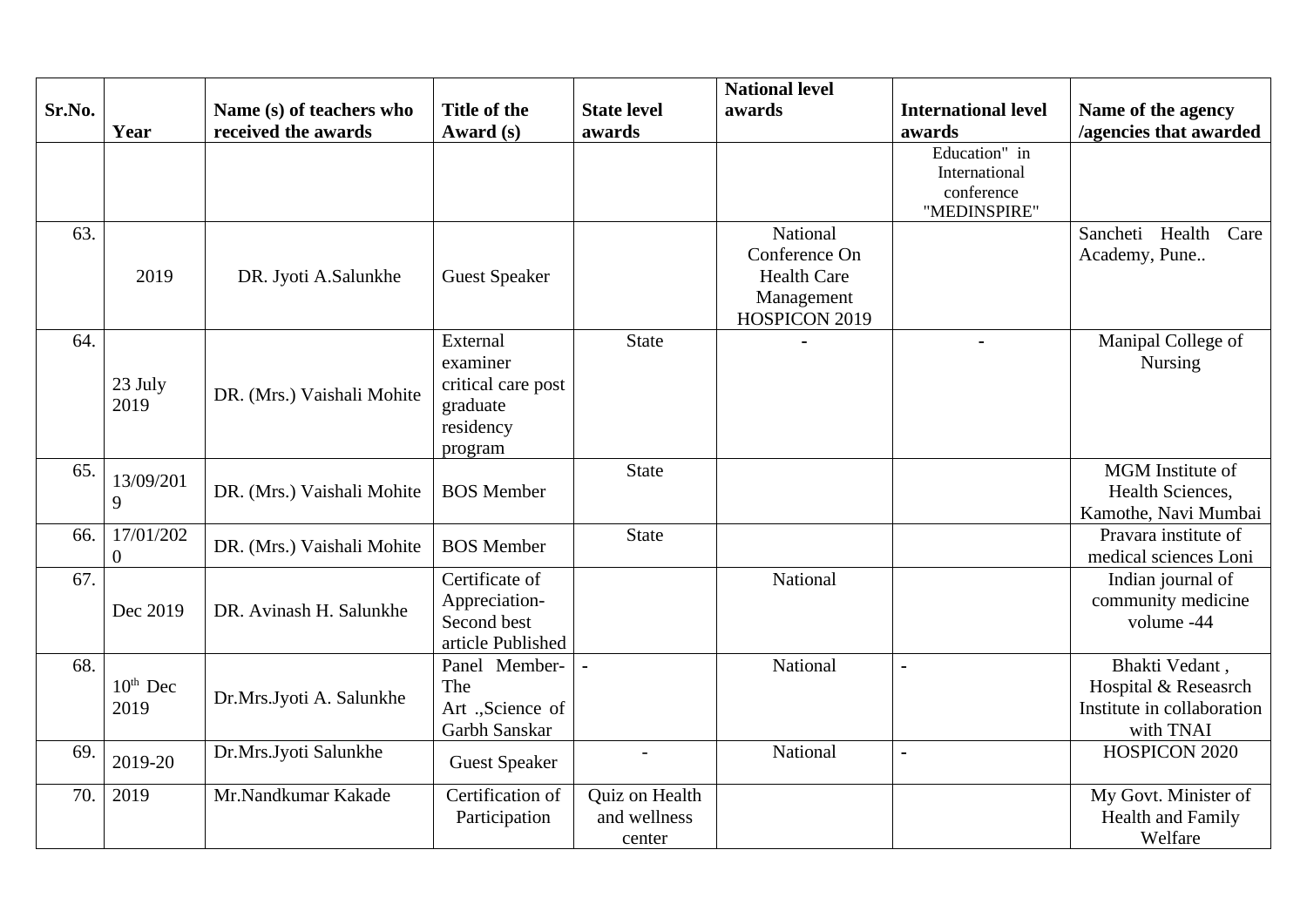|        |      |                            |                      |                       | <b>National level</b> |                            |                        |
|--------|------|----------------------------|----------------------|-----------------------|-----------------------|----------------------------|------------------------|
| Sr.No. |      | Name (s) of teachers who   | <b>Title of the</b>  | <b>State level</b>    | awards                | <b>International level</b> | Name of the agency     |
|        | Year | received the awards        | Award (s)            | awards                |                       | awards                     | /agencies that awarded |
| 71.    | 2019 | Mr.Nandkumar Kakade        | Certification of     | Quiz on Padma         |                       |                            | My Govt                |
|        |      |                            | Excellence           | Awards 2020           |                       |                            |                        |
| 72.    | 2019 | Mr.Nandkumar Kakade        | Certification of     | Quiz on               |                       |                            | My Govt. Minister of   |
|        |      |                            | Participation        | <b>Vaccines Saves</b> |                       |                            | Health and Family      |
|        |      |                            |                      | Lives                 |                       |                            | Welfare                |
| 73.    | 2019 |                            | <b>COPY RIGHT</b>    |                       |                       | International              | Government of India    |
|        |      |                            | Practical            |                       |                       |                            |                        |
|        |      |                            | Manual of            |                       |                       |                            |                        |
|        |      | DR. (Mrs.) Vaishali Mohite | Mental Health        |                       |                       |                            |                        |
|        |      | Mr. Prabhuswami Hiremath   | Nursing for          |                       |                       |                            |                        |
|        |      |                            | Undergraduate        |                       |                       |                            |                        |
|        |      |                            | & Post graduate      |                       |                       |                            |                        |
|        |      |                            | students             |                       |                       |                            |                        |
|        |      |                            | L-83171/2019         |                       |                       |                            |                        |
| 74.    |      | Mrs. Lexmi Nair            | <b>COPY RIGHT</b>    |                       |                       | International              | Government of India    |
|        | 2019 |                            | Maternal             |                       |                       |                            |                        |
|        |      |                            | <b>Outcome Scale</b> |                       |                       |                            |                        |
|        |      |                            | for Labour           |                       |                       |                            |                        |
|        |      |                            | Pain                 |                       |                       |                            |                        |
|        |      |                            | L-2620/2019          |                       |                       |                            |                        |
| 75.    |      |                            | Parturience          |                       |                       | International              | Government of India    |
|        |      |                            | Experience           |                       |                       |                            |                        |
|        |      |                            | Questionnaire        |                       |                       |                            |                        |
|        |      |                            | L-82527/2019         |                       |                       |                            |                        |
| 76.    |      |                            | Interpretation       |                       |                       | International              | Government of India    |
|        |      |                            | <b>Scale For</b>     |                       |                       |                            |                        |
|        |      |                            | Labour Pain L-       |                       |                       |                            |                        |
|        |      |                            | 82592/2019           |                       |                       |                            |                        |
| 77.    |      |                            | <b>Birth Plan</b>    |                       |                       | International              | Government of India    |
|        |      |                            | Questionnaire        |                       |                       |                            |                        |
|        |      |                            | L-87466/2019         |                       |                       |                            |                        |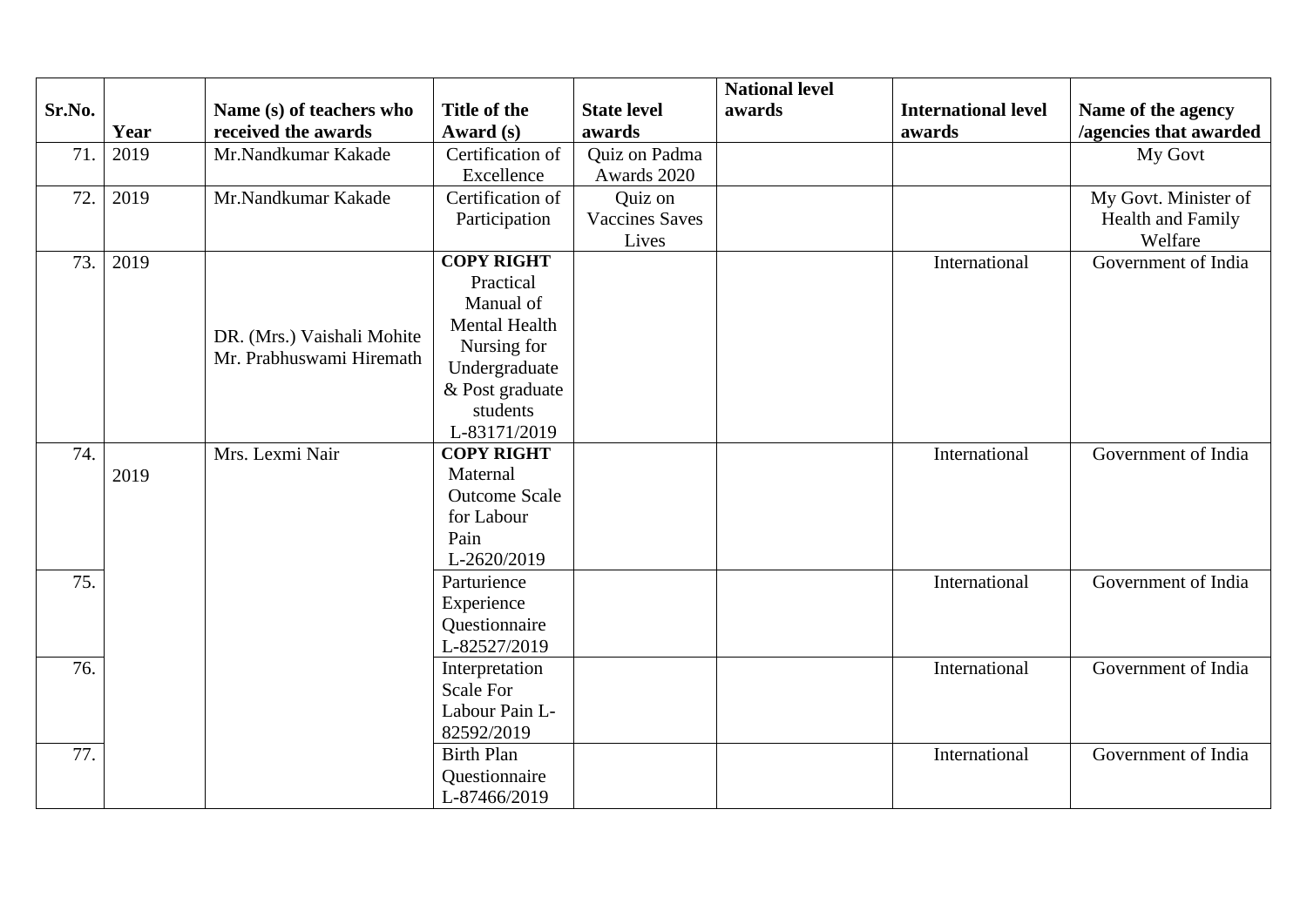|        |      |                            |                                   |                    | <b>National level</b> |                            |                        |
|--------|------|----------------------------|-----------------------------------|--------------------|-----------------------|----------------------------|------------------------|
| Sr.No. |      | Name (s) of teachers who   | <b>Title of the</b>               | <b>State level</b> | awards                | <b>International level</b> | Name of the agency     |
|        | Year | received the awards        | Award (s)                         | awards             |                       | awards                     | /agencies that awarded |
| 78.    |      |                            | <b>Fetal Outcome</b>              |                    |                       | International              | Government of India    |
|        |      |                            | <b>Scale</b>                      |                    |                       |                            |                        |
|        |      |                            | L-7465/2019                       |                    |                       |                            |                        |
| 79.    |      |                            | Women                             |                    |                       | International              | Government of India    |
|        |      |                            | Satisfaction                      |                    |                       |                            |                        |
|        |      |                            | <b>Scale Used</b>                 |                    |                       |                            |                        |
|        |      |                            | After Birth Plan                  |                    |                       |                            |                        |
|        |      |                            | L-85078/2019                      |                    |                       |                            |                        |
| 80.    |      |                            | <b>COPY RIGHT</b>                 |                    |                       | International              | Government of India    |
|        |      |                            | Practical                         |                    |                       |                            |                        |
|        |      |                            | Manual<br>of                      |                    |                       |                            |                        |
|        | 2020 | DR. (Mrs.) Vaishali Mohite | $\&$<br>Anatomy                   |                    |                       |                            |                        |
|        |      | Mr. Prabhuswami Hiremath   | Physiology<br>for                 |                    |                       |                            |                        |
|        |      |                            | Graduate                          |                    |                       |                            |                        |
|        |      |                            | <b>Students</b>                   |                    |                       |                            |                        |
|        |      |                            | L-88387/2020                      |                    |                       |                            |                        |
| 81.    |      |                            | <b>COPY RIGHT</b>                 |                    |                       | International              | Government of India    |
|        |      |                            | On<br>Checklist                   |                    |                       |                            |                        |
|        |      | DR. (Mrs.) Vaishali        | To<br>Practices                   |                    |                       |                            |                        |
|        | 2020 | Mohite                     | Prevent                           |                    |                       |                            |                        |
|        |      |                            | Varicose                          |                    |                       |                            |                        |
|        |      |                            | Veins                             |                    |                       |                            |                        |
|        |      |                            | L-89701/2020<br><b>COPY RIGHT</b> |                    |                       |                            | Government of India    |
| 82.    |      |                            | Questionnaire                     |                    |                       | International              |                        |
|        |      |                            | Varicose<br>On                    |                    |                       |                            |                        |
|        |      | DR. (Mrs.) Vaishali        | Risk<br>Veins                     |                    |                       |                            |                        |
|        | 2020 | Mohite                     | And<br>Factors                    |                    |                       |                            |                        |
|        |      |                            | Prevention                        |                    |                       |                            |                        |
|        |      |                            | L-89708/2020                      |                    |                       |                            |                        |
|        |      |                            |                                   |                    |                       |                            |                        |
| 83.    | 2020 | Dr. Mrs. Jyoti A. Salunkhe | <b>COPY RIGHT</b>                 |                    |                       | International              | Government of India    |
|        |      |                            | Tool<br>for                       |                    |                       |                            |                        |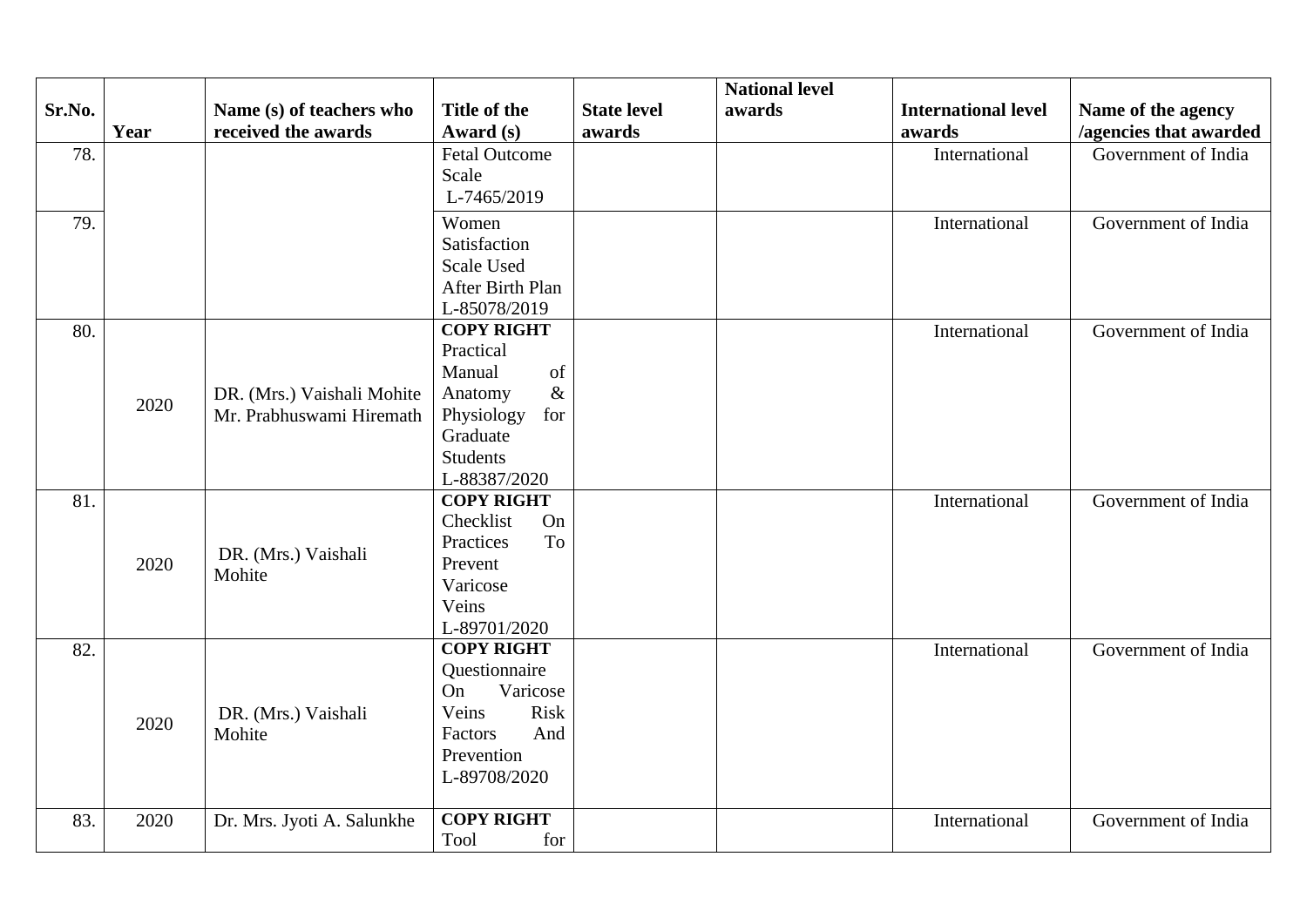|        |      |                          |                   |                    | <b>National level</b> |                            |                        |
|--------|------|--------------------------|-------------------|--------------------|-----------------------|----------------------------|------------------------|
| Sr.No. |      | Name (s) of teachers who | Title of the      | <b>State level</b> | awards                | <b>International level</b> | Name of the agency     |
|        | Year | received the awards      | Award (s)         | awards             |                       | awards                     | /agencies that awarded |
|        |      |                          | assessment<br>-of |                    |                       |                            |                        |
|        |      |                          | nipple<br>breast  |                    |                       |                            |                        |
|        |      |                          | successful<br>and |                    |                       |                            |                        |
|        |      |                          | breastfeeding L-  |                    |                       |                            |                        |
|        |      |                          | 89949/2020        |                    |                       |                            |                        |
|        |      |                          |                   |                    |                       |                            |                        |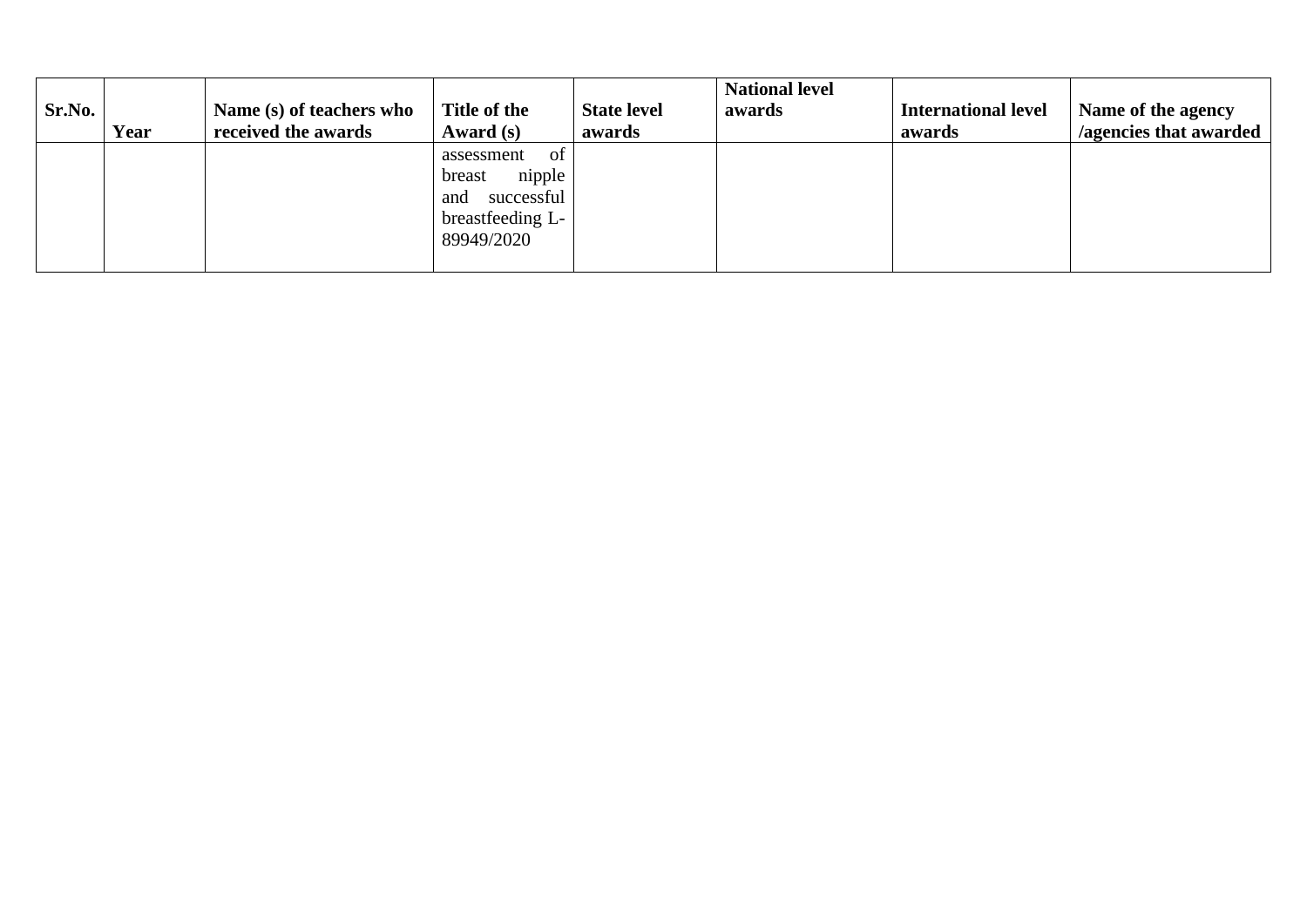Local-

| Sr.No | Year       | Name (s) of teachers<br>who received the awards | Title of the<br>Award (s)                                 | <b>State level</b><br>awards | <b>National level</b><br>awards | <b>International level</b><br>awards | Name of the agency<br>/agencies that awarded                                  |
|-------|------------|-------------------------------------------------|-----------------------------------------------------------|------------------------------|---------------------------------|--------------------------------------|-------------------------------------------------------------------------------|
| 1.    | 2015       | DR. (Mrs.) Vaishali<br>Mohite                   | UG/PG-<br>Paper<br>setter & examiner                      | <b>State</b>                 |                                 |                                      | KLE University,<br>Belgaum, Karanataka                                        |
| 2.    | 2015       | DR. (Mrs.) Vaishali<br>Mohite                   | UG/<br>PG-Paper<br>setter & examiner                      | <b>State</b>                 |                                 |                                      | Maharashtra Nursing<br>Council, Mumbai                                        |
| 1.    | 2016       | DR. (Mrs.) Vaishali<br>Mohite                   | UG/PG-<br>Paper<br>setter & examiner                      | <b>State</b>                 |                                 |                                      | Pravara Institute of<br><b>Medical Sciences</b><br>Deemed University,<br>Loni |
| 2.    | 2016       | DR. (Mrs.) Vaishali<br>Mohite                   | UG/PG-<br>Paper<br>setter & examiner                      | <b>State</b>                 |                                 |                                      | Dr. D.Y. Patil<br>University, Kolhapur,<br>Maharashtra                        |
| 3.    |            | DR. (Mrs.) Vaishali<br>Mohite                   | UG/PG-<br>Paper<br>setter & examiner                      |                              | National                        |                                      | West Bengal University,<br>Kolkata                                            |
| 4.    |            | DR. (Mrs.) Vaishali<br>Mohite                   | UG/PG-<br>Paper<br>setter & examiner                      |                              | National                        |                                      | Sumandeep University,<br>Vadodara, Gujarat                                    |
| 1.    | 2017       | DR. (Mrs.) Vaishali<br>Mohite                   | UG / PG- Paper<br>setter & examiner                       | <b>State</b>                 |                                 |                                      | Datta Meghe University<br>Nagpur, Maharashtra.                                |
| 1.    | 2019       | DR. (Mrs.) Vaishali<br>Mohite                   | UG / PG- Paper<br>setter<br>&<br>examiner                 | <b>State</b>                 |                                 |                                      | Manipal Academic of<br>Higher Education,<br>Manipal, Karnataka                |
| 2.    | 2019       | DR. (Mrs.) Vaishali<br>Mohite                   | $\overline{UG}$ / PG- Paper<br>$\&$<br>setter<br>examiner | <b>State</b>                 |                                 |                                      | <b>MGM</b> Institute of<br>Health Sciences,<br>Kamothe, Navi Mumbai           |
| 1.    | 23/12/2019 | DR. (Mrs.) Vaishali<br>Mohite                   | UG / PG- Paper<br>&<br>setter<br>examiner                 |                              | $\blacksquare$                  | $\blacksquare$                       | <b>MGM</b> Institute of<br>Health Sciences,<br>Kamothe, Navi Mumbai           |
| 1.    | Dec 2019   | Mrs.Nutan Potdar                                | Paper setter                                              | <b>State</b>                 |                                 |                                      | Pravara Institute of<br>Medical sciences Loni                                 |
|       | 2015       | DR. (Mrs.) Vaishali                             | $\&$<br>Planning                                          | <b>State</b>                 |                                 |                                      | Krishna Institute of                                                          |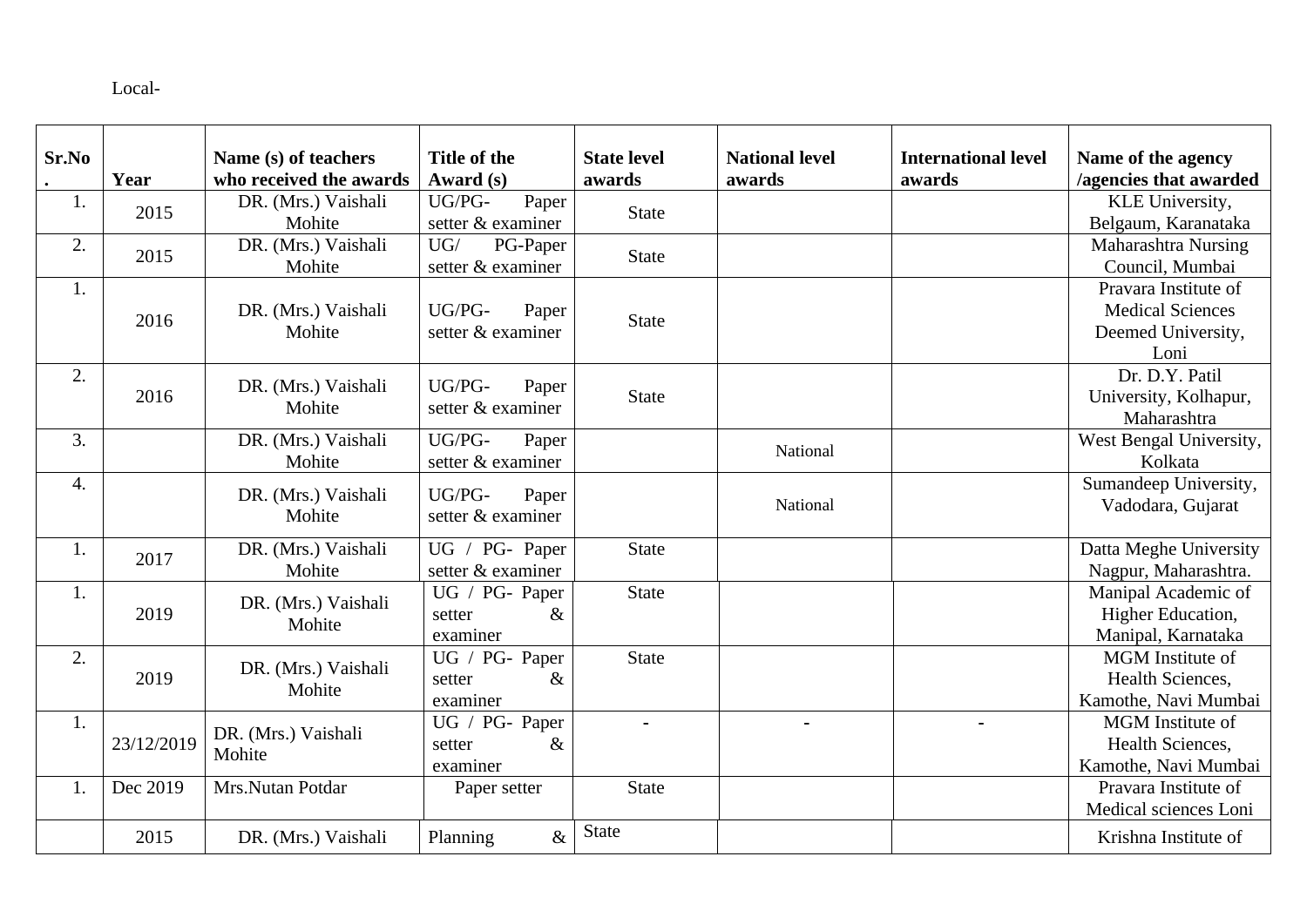| Sr.No | Year           | Name (s) of teachers<br>who received the awards | <b>Title of the</b><br>Award (s)   | <b>State level</b><br>awards | <b>National level</b><br>awards | <b>International level</b><br>awards | Name of the agency<br>/agencies that awarded |
|-------|----------------|-------------------------------------------------|------------------------------------|------------------------------|---------------------------------|--------------------------------------|----------------------------------------------|
|       |                |                                                 |                                    |                              |                                 |                                      | <b>Medical Sciences</b>                      |
|       |                | Mohite                                          | <b>Monitoring Board</b>            |                              |                                 |                                      | Deemed To Be                                 |
|       |                |                                                 |                                    |                              |                                 |                                      | University, Karad                            |
|       |                |                                                 |                                    |                              |                                 |                                      | Krishna Institute of                         |
|       | 2016           | DR. (Mrs.) Vaishali                             | PhD. Guide                         | Local                        |                                 |                                      | <b>Medical Sciences</b>                      |
|       |                | Mohite                                          |                                    |                              |                                 |                                      | Deemed To Be                                 |
|       |                |                                                 |                                    |                              |                                 |                                      | University, Karad                            |
|       |                |                                                 | of<br>Member                       |                              |                                 |                                      | Krishna Institute of                         |
|       | $\overline{2}$ | DR. (Mrs.) Vaishali                             | Academic                           | <b>State</b>                 |                                 |                                      | <b>Medical Sciences</b>                      |
|       |                | Mohite                                          | Council                            |                              |                                 |                                      | Deemed To Be                                 |
|       |                |                                                 |                                    |                              |                                 |                                      | University, Karad                            |
| 1.    |                |                                                 | Member of Board                    | <b>State</b>                 |                                 |                                      | Krishna Institute of                         |
|       | 2016           | DR. (Mrs.) Vaishali                             | Studies<br>of                      |                              |                                 |                                      | <b>Medical Sciences</b>                      |
|       |                | Mohite                                          | Nursing                            |                              |                                 |                                      | Deemed To Be                                 |
|       |                |                                                 | $(UG\&PG)$                         |                              |                                 |                                      | University, Karad                            |
| 2.    |                |                                                 |                                    | <b>State</b>                 |                                 |                                      | Krishna Institute of                         |
|       | 2016           | DR. (Mrs.) Vaishali<br>Mohite                   | <b>Board</b><br>of<br>Examinations |                              |                                 |                                      | <b>Medical Sciences</b>                      |
|       |                |                                                 |                                    |                              |                                 |                                      | Deemed To Be                                 |
|       |                |                                                 |                                    |                              |                                 |                                      | University, Karad                            |
| 3.    |                |                                                 |                                    | <b>State</b>                 |                                 |                                      | Krishna Institute of                         |
|       | 2016           | DR. (Mrs.) Vaishali                             | Ethical                            |                              |                                 |                                      | <b>Medical Sciences</b>                      |
|       |                | Mohite                                          | Committee                          |                              |                                 |                                      | Deemed To Be                                 |
|       |                |                                                 |                                    |                              |                                 |                                      | University, Karad                            |
| 4.    |                |                                                 |                                    | State                        |                                 |                                      | Krishna Institute of                         |
|       | 2016           | DR. (Mrs.) Vaishali                             | Library                            |                              |                                 |                                      | <b>Medical Sciences</b>                      |
|       |                | Mohite                                          | Committee                          |                              |                                 |                                      | Deemed To Be                                 |
|       |                |                                                 |                                    |                              |                                 |                                      | University, Karad                            |
|       |                |                                                 |                                    | 6th                          |                                 |                                      | Krishna Institute of                         |
|       |                |                                                 |                                    | Interdisciplinary            |                                 |                                      | <b>Medical Sciences</b>                      |
|       | 2016           | DR. (Mrs.) Vaishali                             | <b>Resource Person</b>             | Research                     |                                 |                                      | Deemed University,                           |
|       |                | Mohite                                          |                                    | Conference                   |                                 |                                      | held at KINS, Karad                          |
|       |                |                                                 |                                    | "Living with                 |                                 |                                      |                                              |
|       |                |                                                 |                                    | Diabetes".                   |                                 |                                      |                                              |